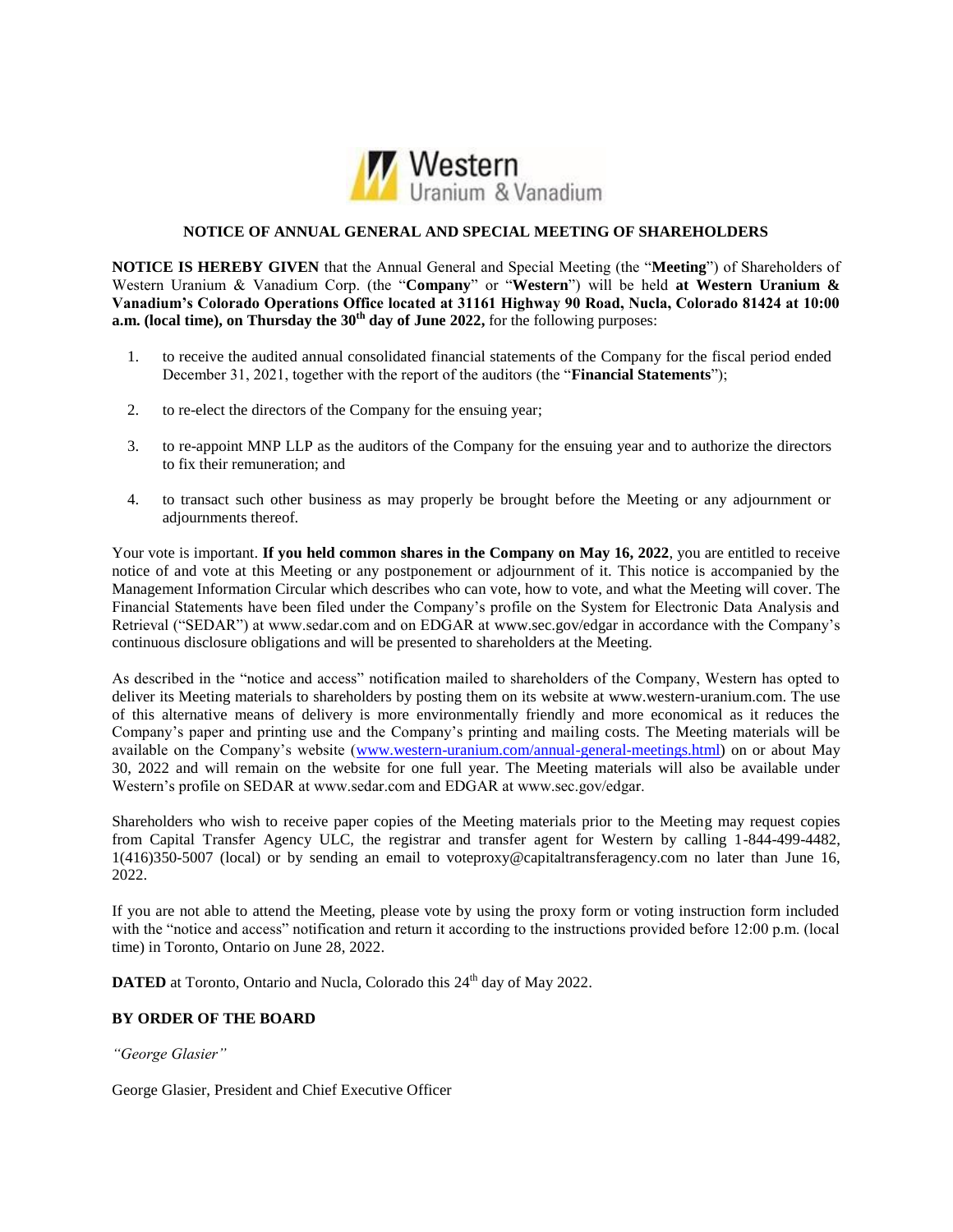

# 330 Bay Street, Suite 1400, Toronto, Ontario M5H 2S8 **MANAGEMENT INFORMATION CIRCULAR** As of May 24, 2022

### **ANNUAL GENERAL AND SPECIAL MEETING OF SHAREHOLDERS** to be held on Thursday, June 30, 2022

# **GENERAL PROXY INFORMATION**

# **SOLICITATION OF PROXIES**

**This management information circular (the "Circular") is furnished in connection with the solicitation of proxies by and on behalf of the management (the "Management") of Western Uranium & Vanadium Corp. (the "Company" or "Western") for use at the Annual General and Special Meeting of shareholders of the Company (the "Shareholders") to be held at Western Uranium & Vanadium's Colorado Operations Office located at 31161 Highway 90 Road, Nucla, Colorado 81424 at 10:00 a.m. (local time), on Thursday the 30th day of June 2022 and at any adjournment thereof (the "Meeting") for the purposes set out in the enclosed notice of meeting (the "Notice of Meeting")**.

Although it is expected that the solicitation of proxies will be primarily by mail, proxies may also be solicited personally by the directors and/or officers of the Company. Registered shareholders of the Company and beneficial holders of the Company's shares holding through intermediaries will be sent a notice and form of proxy for the Meeting in accordance with notice-and-access rules. Arrangements have been made with brokerage houses and other intermediaries, clearing agencies, custodians, nominees and fiduciaries to forward solicitation materials to the beneficial owners of the common shares (the "**Shares**") held of record by such certain persons.

The approximate date on which proxy materials are expected to be first sent or given to Shareholders is May 30, 2022.

The record date for determining the Shareholders of the Company entitled to notice of, and to attend and vote their Shares at, the Meeting is May 16, 2022 (the "**Record Date**").

# **NOTICE-AND-ACCESS**

National Instrument 54-101 – *Communication with Beneficial Owners of Securities of a Reporting Issuer* ("**NI 54- 101**") and National Instrument 51-102 – *Continuous Disclosure Obligations* ("**NI 51-102**") allow for the use of the notice-and-access system for the delivery to shareholders of certain materials, including the notice of meeting, management information circular, annual financial statements and management's discussion and analysis (collectively, the "**Meeting Materials**") by reporting issuers.

Under the notice-and-access system, reporting issuers are permitted to deliver the Meeting Materials by posting them on the System for Electronic Data Analysis and Retrieval ("**SEDAR**") at www.sedar.com as well as a website other than SEDAR and sending a notice package (the "**Notice Package**") to Shareholders that includes: (i) the relevant form of proxy or voting instruction form; (ii) basic information about the meeting and the matters to be voted on; (iii) instructions on how to obtain a paper copy of the Meeting Materials; and (iv) a plain-language explanation of how the notice-and-access system operates and how the Meeting Materials can be accessed online.

As described in the notice-and-access notification mailing to the Shareholders, Western has elected to deliver its Meeting Materials to registered shareholders and beneficial holders using the notice-and-access system. Therefore, the Notice Package will be sent via prepaid mail directly to non-objecting beneficial owners ("**NOBOs**") and, indirectly, through intermediaries to the objecting beneficial owners ("**OBOs**"); Western is not assuming the cost of such delivery to OBOs. Registered shareholders and those beneficial holders with existing instructions on their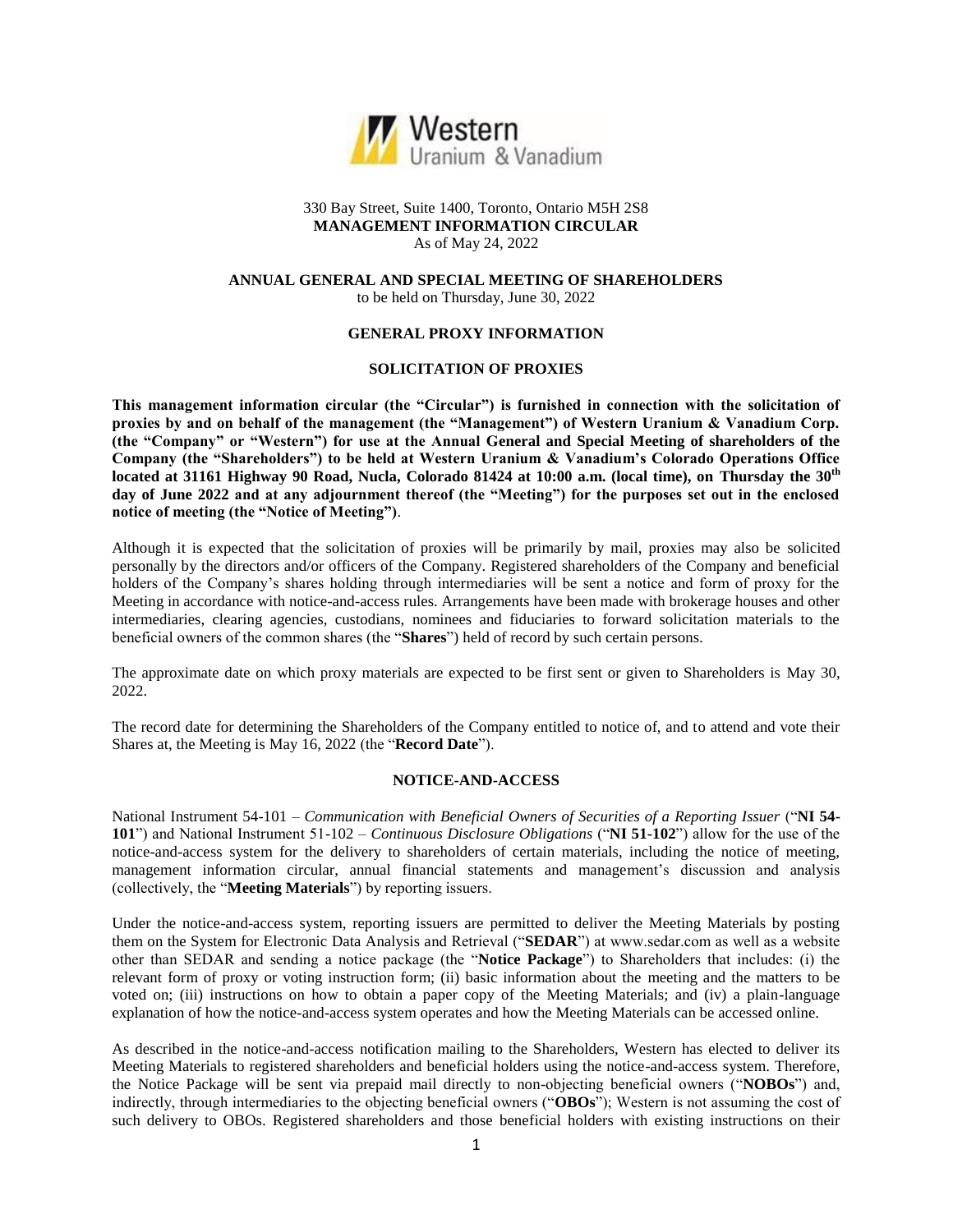account to receive printed materials will receive a printed copy of the Meeting Materials with the Notice Package. Western is not using a procedure known as "stratification" in relation to its use of notice-and-access. Stratification occurs when a reporting issuer, while using notice-and-access, also provides a paper copy of the management information circular to some of its shareholders with the notice package. In relation to the Meeting, all Shareholders will receive the required documentation under the notice-and-access system.

The Meeting Materials can be viewed online under Western's profile on SEDAR at www.sedar.com and on the Electronic Data Gathering, Analysis and Retrieval system ("**EDGAR**") at www.sec.gov/edgar or at Western's website at [www.western-uranium.com/annual-general-meetings.html.](http://www.western-uranium.com/annual-general-meetings.html) Shareholders may request paper copies of the Meeting Materials be sent to them by postal delivery at no cost. Requests for Meeting Materials may be made up to one year from the date the Circular was filed on SEDAR by emailing voteproxy@capitaltransferagency.com or by emailing the Company at ir@western-uranium.com. Shareholders who wish to receive paper copies of the Meeting Materials prior to the Meeting may request copies from Capital Transfer Agency ULC, the registrar and transfer agent for Western, by calling 1-844-499-4482 or by sending an email to voteproxy@capitaltransferagency.com no later than June 16, 2022.

#### **APPOINTMENT AND REVOCATION OF PROXIES**

The persons named in the form of proxy for the Meeting were appointed by Management of the Company (the "**Management Designees**"). **A REGISTERED SHAREHOLDER DESIRING TO APPOINT SOME OTHER PERSON, WHO NEED NOT BE A SHAREHOLDER OF THE COMPANY, TO REPRESENT HIM OR HER AT THE MEETING MAY DO SO** by inserting such other person's name in the blank space provided in the form of proxy and depositing the completed proxy with the Transfer Agent of the Company, Capital Transfer Agency ULC, 390 Bay Street, Suite 920, Toronto, Ontario M5H 2Y2. A proxy can be executed by the Shareholder or his attorney duly authorized in writing, or, if the Shareholder is a corporation, under its corporate seal by an officer or attorney thereof duly authorized.

In addition to any other manner permitted by law, the proxy may be revoked before it is exercised by instrument in writing executed and delivered in the same manner as the proxy at any time up to and including the last business day preceding the day of the Meeting or any adjournment thereof at which the proxy is to be used or delivered to the Chairman of the Meeting on the day of the Meeting or any adjournment thereof prior to the time of voting and upon either such occurrence, the proxy is revoked.

Please note that Shareholders who receive their Notice Package from Broadridge Investor Communication Solutions, Canada ("**Broadridge**") must return the proxy forms, once voted, to Broadridge for the proxy to be dealt with.

#### **DEPOSIT OF PROXY**

**ALL PROXIES TO BE USED AT THE MEETING MUST BE DEPOSITED WITH THE COMPANY'S TRANSFER AGENT, CAPITAL TRANSFER AGENCY ULC, NO LATER THAN 12:00 P.M. (local time in Toronto, Ontario) ON TUESDAY, JUNE 28, 2022. An envelope for the return of completed proxies is also being sent to registered Shareholders.**

# **ADVICE TO BENEFICIAL SHAREHOLDERS**

Only registered Shareholders or the persons they appoint as their proxies are permitted to vote at the Meeting. However, in many cases, Shares owned by a person are registered either: (a) in the name of an intermediary (an "Intermediary") that the non-registered holder deals with in respect of the Shares (Intermediaries include, among others, banks, trust companies, securities dealers or brokers and trustees or administrators of self-administered registered savings plans, registered retirement income funds, registered education savings plans and similar plans); or (b) in the name of a clearing agency (such as The Canadian Depository for Securities Limited ("**CDS**")) of which the Intermediary is a participant (a "**Non-Registered Holder**"). In accordance with the requirements of NI 54-101, the Company is distributing the Meeting Materials to Shareholders by posting Meeting Materials on its website at [www.western-uranium.com/annual-general-meetings.html.](http://www.western-uranium.com/annual-general-meetings.html) The Meeting Materials will be available on the Company's website on or about May 30, 2022 and will remain on the website for one full year. The Meeting Materials will also be available under Western's profile on SEDAR at www.sedar.com and EDGAR at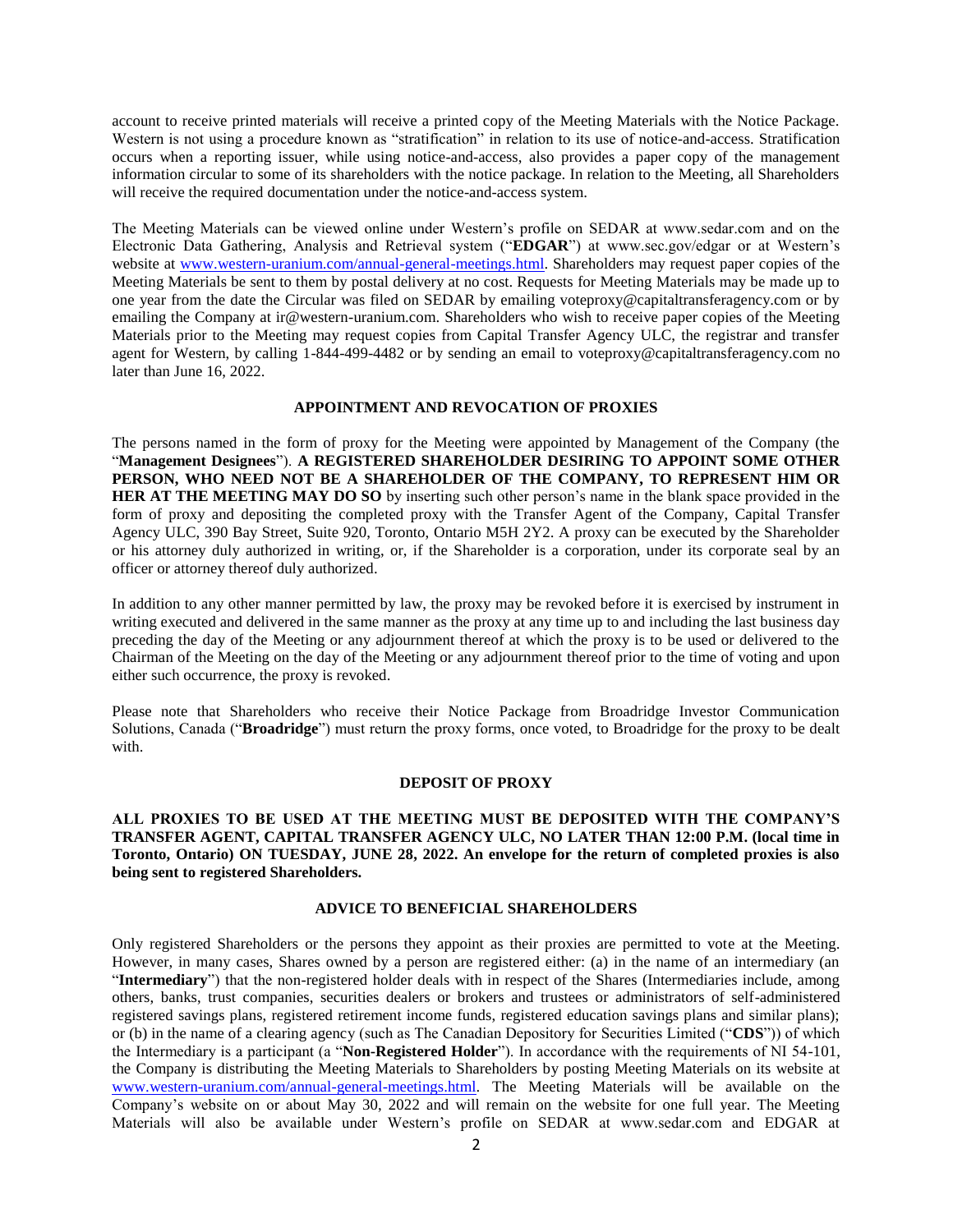www.sec.gov/edgar. The Company will only be mailing the Notice Package in connection with the Meeting. Intermediaries are required to forward the Notice Package to Non-Registered Holders unless a Non-Registered Holder has waived the right to receive it. Very often, Intermediaries will use service companies to forward the Notice Package to Non-Registered Holders. Generally, Non-Registered Holders who have not waived the right to receive the Notice Package will either:

- a) be given a form of proxy which has already been signed by the Intermediary (typically by a facsimile stamped signature), which is restricted as to the number and class of securities beneficially owned by the Non-Registered Holder but which is not otherwise completed. Because the Intermediary has already signed the form of proxy, this form of proxy is not required to be signed by the Non-Registered Holder when submitting the proxy. In this case, the Non-Registered Holder who wishes to vote by proxy should otherwise properly complete the form of proxy and deliver it as specified; or
- b) be given a form of proxy which is not signed by the Intermediary and which, when properly completed and signed by the Non-Registered Holder and returned to the Intermediary or its service company, will constitute voting instructions (often called a "**Voting Instruction Form**") which the Intermediary must follow. Typically the Non-Registered Holder will also be given a page of instructions which contains a removable label containing a bar code and other information. In order for the form of proxy to validly constitute a Voting Instruction Form, the Non-Registered Holder must remove the label from the instructions and affix it to the Voting Instruction Form, properly complete and sign the Voting Instruction Form and submit it to the Intermediary or its service company in accordance with the instructions of the Intermediary or its service company.

In either case, the purpose of this procedure is to permit Non-Registered Holders to direct the voting of the Shares they beneficially own at the Meeting. Should a Non-Registered Holder who receives either form of proxy wish to vote at the Meeting in person, the Non-Registered Holder should strike out the persons named in the form of proxy and insert the Non-Registered Holder's name in the blank space provided. Non-Registered Holders should carefully follow the instructions of their Intermediary, including those regarding when and where the form of proxy or Voting Instruction Form is to be delivered.

All references to shareholders in this Circular and the accompanying instrument of proxy and Notice of Meeting are to Shareholders of record unless specifically stated otherwise.

# **EXERCISE OF DISCRETION BY PROXIES**

**Shares represented by properly executed proxies in favour of the persons designated in the form of proxy will be voted on or withheld from voting in accordance with the instructions of the Shareholder on any ballot that may be called for and, where the person whose proxy is solicited specifies a choice with respect to the matters identified in the proxy.**

**Shares represented by properly executed proxies in favour of the persons designated in the form of proxy, provided for voting at the Meeting in the absence of any direction to the contrary, will be voted FOR the item of business as set out in the Notice of Meeting and as stated elsewhere in this Circular.** 

The form of proxy for the Meeting confers discretionary authority upon the persons named therein with respect to any amendment, variation or other matters to come before the Meeting other than the matters referred to in the Notice of Meeting. **IF ANY SUCH AMENDMENTS, VARIATIONS OR OTHER MATTERS WHICH ARE NOT NOW KNOWN TO THE MANAGEMENT DESIGNEES SHOULD PROPERLY COME BEFORE THE MEETING, THE SHARES REPRESENTED BY THE PROXIES HEREBY SOLICITED WILL BE VOTED IN ACCORDANCE WITH THE BEST JUDGMENT OF THE PERSON OR PERSONS VOTING SUCH PROXIES. As of the date of this Circular, Management of the Company knows of no such amendments, variations or other matters to come before the Meeting other than the matters referred to in the accompanying Notice of Meeting.**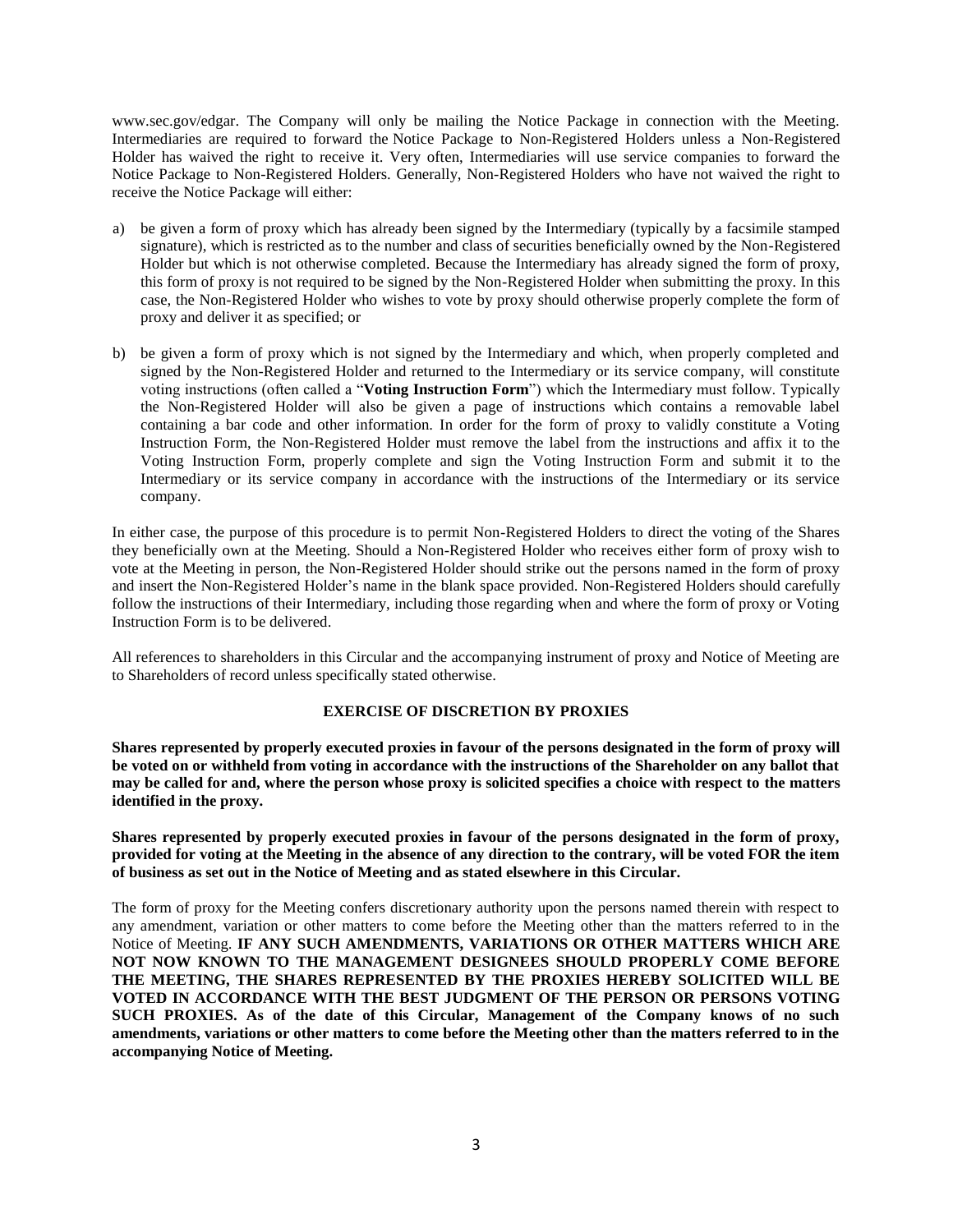# **EFFECTIVE DATE**

The effective date of this Circular is May 24, 2022.

# **CURRENCY**

Unless otherwise stated, all amounts expressed in this Circular are in United States Dollars.

# **VOTING SECURITIES AND PRINCIPAL HOLDERS THEREOF**

Each Shareholder of record will be entitled to one (1) vote for each Share held at the Meeting.

Shareholders of record of the Shares of the Company on the Record Date will be entitled either to attend the Meeting in person and vote Shares held by them at that Meeting or, provided an appropriately completed and executed proxy shall have been delivered to the Company as described herein, to attend and vote their Shares at the Meeting by proxy. However, if a holder of Shares of the Company has transferred any Shares after the Record Date and the transferee of such Shares establishes ownership thereof and makes a written demand, not later than ten (10) days before the Meeting, to be included in the list of Shareholders entitled to vote at the Meeting, the transferee will be entitled to vote such Shares.

As of the Record Date, the authorized capital of the Company consisted of an unlimited number of common shares, of which 43,314,644 Shares were issued and outstanding as fully paid and non-assessable.

#### **Holders of 10% or more of the Company's Shares**

To the knowledge of the directors and executive officers of the Company, the only persons or companies that beneficially own, or control or direct, Shares carrying 10% or more of the voting rights attached to all outstanding Shares of the Company as at the Record Date are:

|                            |               | <b>Percentage</b> |
|----------------------------|---------------|-------------------|
|                            |               | of issued         |
|                            | Number of     | and               |
|                            | <b>Shares</b> | outstanding       |
| <b>Name of Shareholder</b> | <b>Held</b>   | $Shares^{(1)}$    |
| George Glasier             | 4,810,869     | 11.11%            |

#### **Notes:**

(1) Based on the number of issued and outstanding Shares of the Company as at the Record Date.

#### **Holders of 5% or more of the Company's Shares**

The following table sets forth information with respect to the beneficial ownership of Shares as of the Record Date by:

- each person, or group of affiliated persons, known to the Company to beneficially own more than 5% of its outstanding Shares;
- each of the Company's directors and executive officers; and
- all of the Company's directors and executive officers as a group.

The amounts and percentages of Shares beneficially owned are reported on the basis of regulations of the U.S. Securities and Exchange Commission ("**SEC**") governing the determination of beneficial ownership of securities. The information relating to the Company's 5% beneficial owners is based on information the Company received from such holders. Under the rules of the SEC, a person is deemed to be a "beneficial owner" of a security if that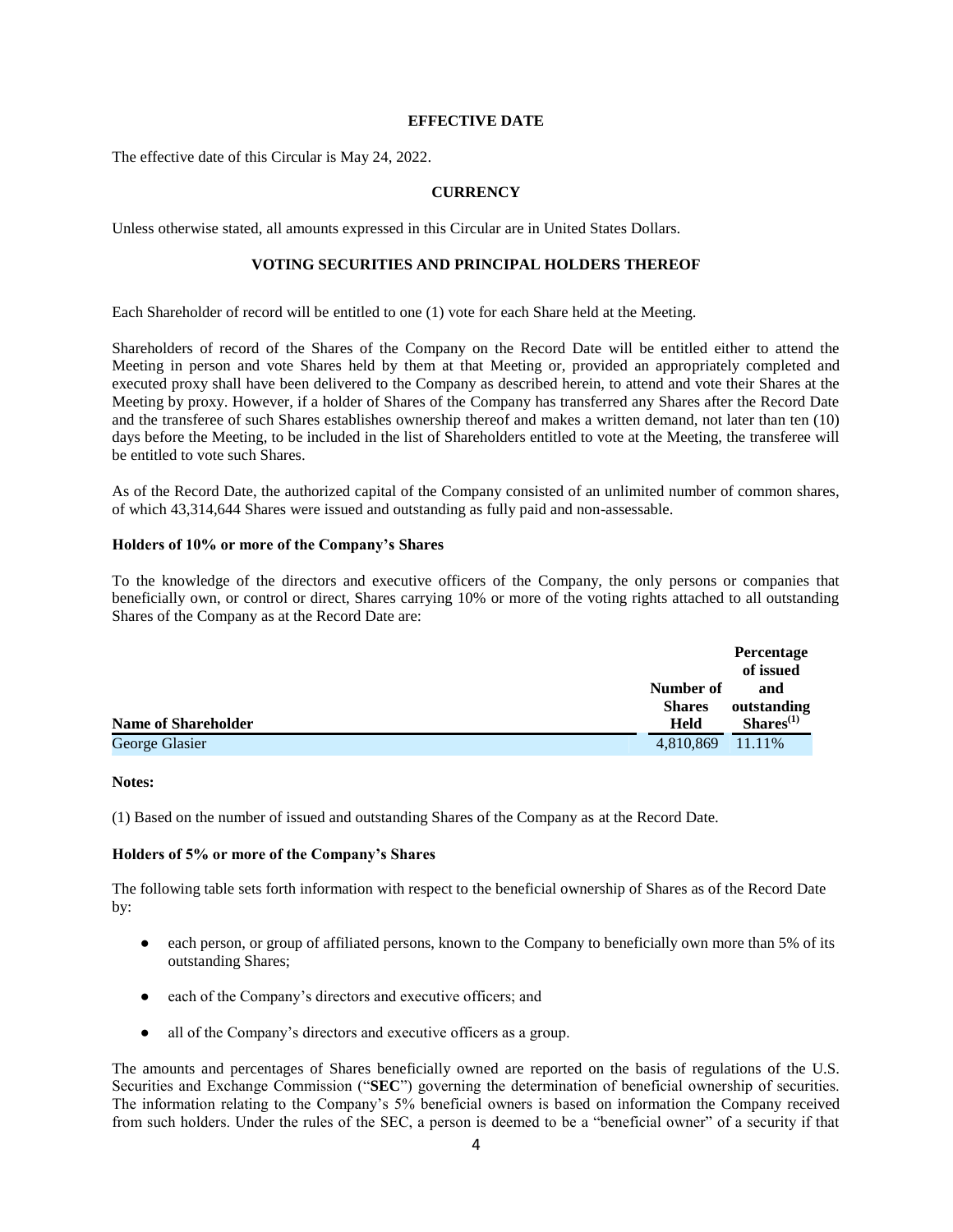person has or shares voting power, which includes the power to vote or direct the voting of a security, or investment power, which includes the power to dispose of or to direct the disposition of a security. A person is also deemed to be a beneficial owner of any securities of which that person has a right to acquire beneficial ownership within 60 days. Securities that can be so acquired are deemed to be outstanding for purposes of computing such person's ownership percentage, but not for purposes of computing any other person's percentage. Under these rules, more than one person may be deemed a beneficial owner of the same securities and a person may be deemed to be a beneficial owner of securities as to which such person has no economic interest.

Except as otherwise set forth in the footnotes to the table below, the address of persons listed below is c/o Western Uranium & Vanadium Corp., 330 Bay Street, Suite 1400, Toronto, Ontario, Canada M5H 2S8. Unless otherwise indicated in the footnotes, each of the beneficial owners listed has, to the Company's knowledge, sole voting and investment power with respect to the indicated securities.

| Percentage of<br>Outstanding<br>Common<br><b>Shares</b> on a<br><b>Partially</b><br>Number of<br><b>Diluted</b><br>Basis <sup>(1)</sup><br>Securities <sup>(6)</sup><br><b>Name of Beneficial Owner</b> |  |
|---------------------------------------------------------------------------------------------------------------------------------------------------------------------------------------------------------|--|
| 5% or Greater Shareholders                                                                                                                                                                              |  |
| George Glasier $^{(2)}$<br>5,335,869<br>12.17%                                                                                                                                                          |  |
| Sahar Benenson <sup>(7)</sup><br>3,670,100<br>8.47%                                                                                                                                                     |  |
| Directors and Named Executive Officers                                                                                                                                                                  |  |
| George Glasier <sup>(2)</sup><br>5,335,869<br>12.17%                                                                                                                                                    |  |
| Bryan Murphy <sup>(3)</sup><br>737,500<br>1.68%                                                                                                                                                         |  |
| Andrew Wilder <sup>(4)</sup><br>793,328<br>1.80%                                                                                                                                                        |  |
| Robert Klein <sup><math>(5)</math></sup><br>813,358<br>1.84%                                                                                                                                            |  |
| 7,680,055<br>16.66%<br>All current executive officers and directors as a group (4 persons)                                                                                                              |  |

#### **Notes:**

- (1) Based on 43,314,644 issued and outstanding Shares of the Company on the Record Date and, with respect to each individual holder, rights to acquire Shares exercisable within 60 days of the Record Date.
- (2) Consists of 4,810,869 Shares and 525,000 Shares issuable upon the exercise of stock options held by Mr. Glasier.
- (3) Consists of 31,250 Shares, 31,250 Shares issuable upon the exercise of warrants beneficially owned indirectly through Magellan Limited, and 675,000 Shares issuable upon the exercise of stock options held by Mr. Murphy.
- (4) Consists of 18,328 Shares and 775,000 Shares issuable upon the exercise of stock options held by Mr. Wilder.
- (5) Consists of 38,358 Shares and 775,000 Shares issuable upon the exercise of stock options held by Mr. Klein.
- (6) Information obtained from the insider reports available under the Company's profile on SEDI at www.sedi.ca and on EDGAR at [www.sec.gov/edgar.](http://www.sec.gov/edgar)
- (7) Sahar Benenson has sole beneficial ownership of 1,124,300 Shares and shares beneficial ownership of 2,545,800 Shares with his spouse, Brooke Benenson. The Shares over which Brooke Benenson shares beneficial ownership represent 5.88% of the class.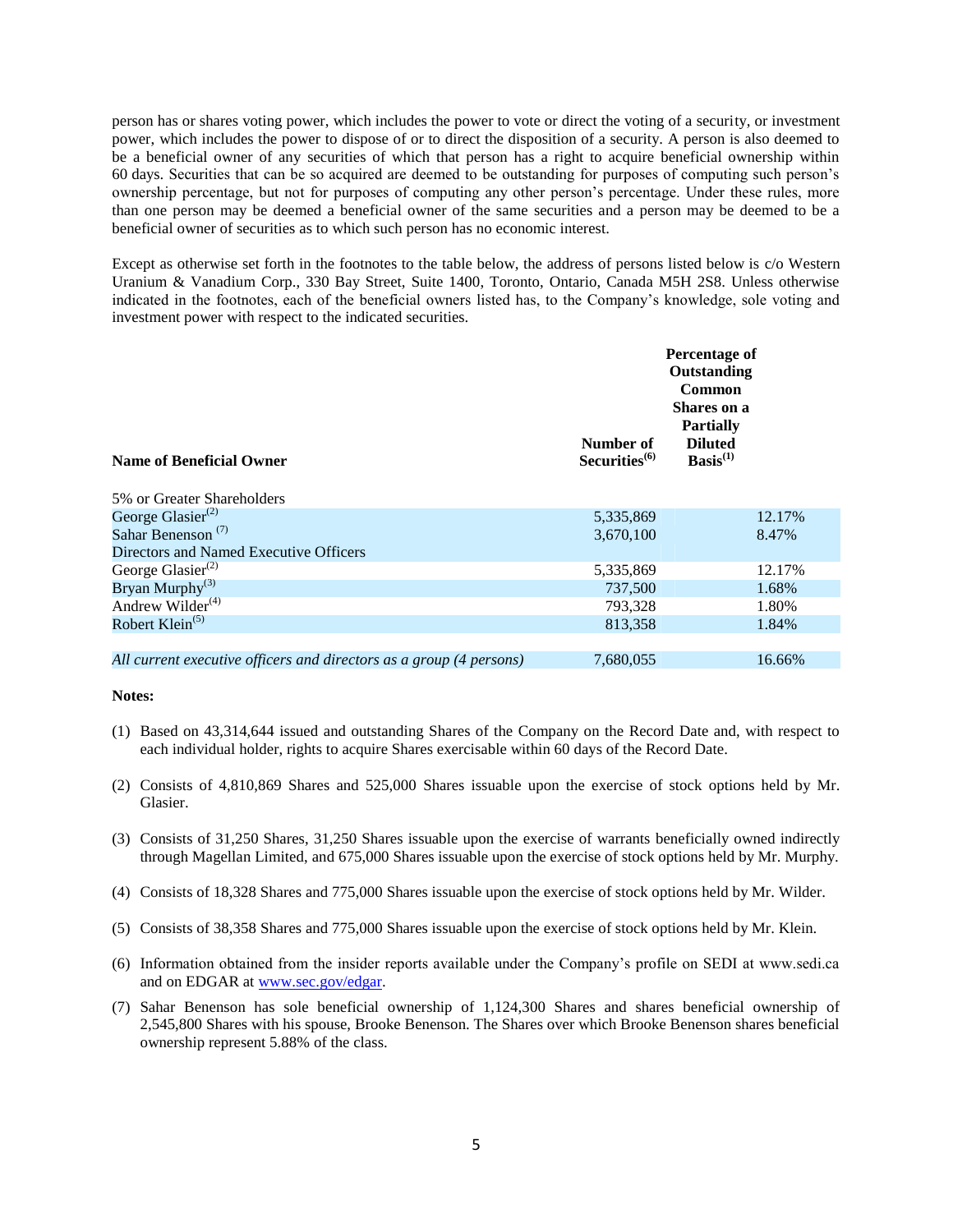# **FINANCIAL STATEMENTS**

The audited consolidated financial statements of the Company for the financial year ended December 31, 2021 and the report of the auditor thereon (collectively, the "**Financial Statements**") will be placed before Shareholders at the Meeting for their consideration. No formal action is expected to be taken at the Meeting to approve the Financial Statements. If any Shareholder has questions regarding the Financial Statements, such questions may be brought to the Management of the Company.

# **VOTES NECESSARY TO PASS RESOLUTIONS**

A simple majority of affirmative votes cast at the Meeting is required to pass the resolutions described herein. If there are more nominees for election as directors than there are vacancies to fill, those nominees receiving the greatest number of votes will be elected or appointed, as the case may be, until all such vacancies have been filled. If the number of nominees for election is equal to the number of vacancies to be filled, all such nominees who receive a simple majority of affirmative votes cast at the Meeting will be declared elected by acclamation.

# **INTEREST OF CERTAIN PERSONS IN MATTERS TO BE ACTED UPON**

None of the directors or executive officers of the Company, no proposed nominee for election as a director of the Company, none of the persons who have been directors or executive officers of the Corporation since the commencement of the Company's last completed financial year, and no associate or affiliate of any of the foregoing has any material interest, direct or indirect, by way of beneficial ownership of securities or otherwise, in any matter to be acted upon at the Meeting except as disclosed herein.

# **BUSINESS OF THE MEETING – MATTERS TO BE ACTED UPON**

# **MATTER #1: RE-ELECTION OF DIRECTORS**

The articles of incorporation, as amended, of the Company currently provide that the number of directors of the Company will be a minimum of three and a maximum of ten. The term of office of the current three directors expires at the Meeting. All of the current directors (namely, George E. Glasier, Bryan Murphy and Andrew Wilder) are nominated for re-election at the Meeting as Management's nominees.

The persons named in the proxy for the Meeting, if not expressly directed otherwise in such proxy, intend to vote the Shares in respect of which they have been appointed proxyholder **in favour** of the election as directors of those persons listed below as nominees. Each director elected will hold office until the close of the next annual meeting of shareholders of the Company following his election unless his office is earlier vacated in accordance with the bylaws of the Company. **Management recommends that Shareholders vote in favour of these nominees.**

The Company's Board of Directors (the "**Board**") expects Management to operate the business of the Company in a manner that enhances shareholder value and is consistent with the highest level of integrity. Management is expected to execute the Company's business plan and to meet performance goals and objectives.

The following table sets out the name of each person proposed to be nominated by Management for election as a director, all other positions and offices with the Company and any significant affiliate now held by him, if any, his principal occupation or employment, the period or periods of service as a director of the Company and the approximate number of Shares of the Company beneficially owned by him directly or indirectly, by, or subject to control or direction of, such person as of the date of this Circular: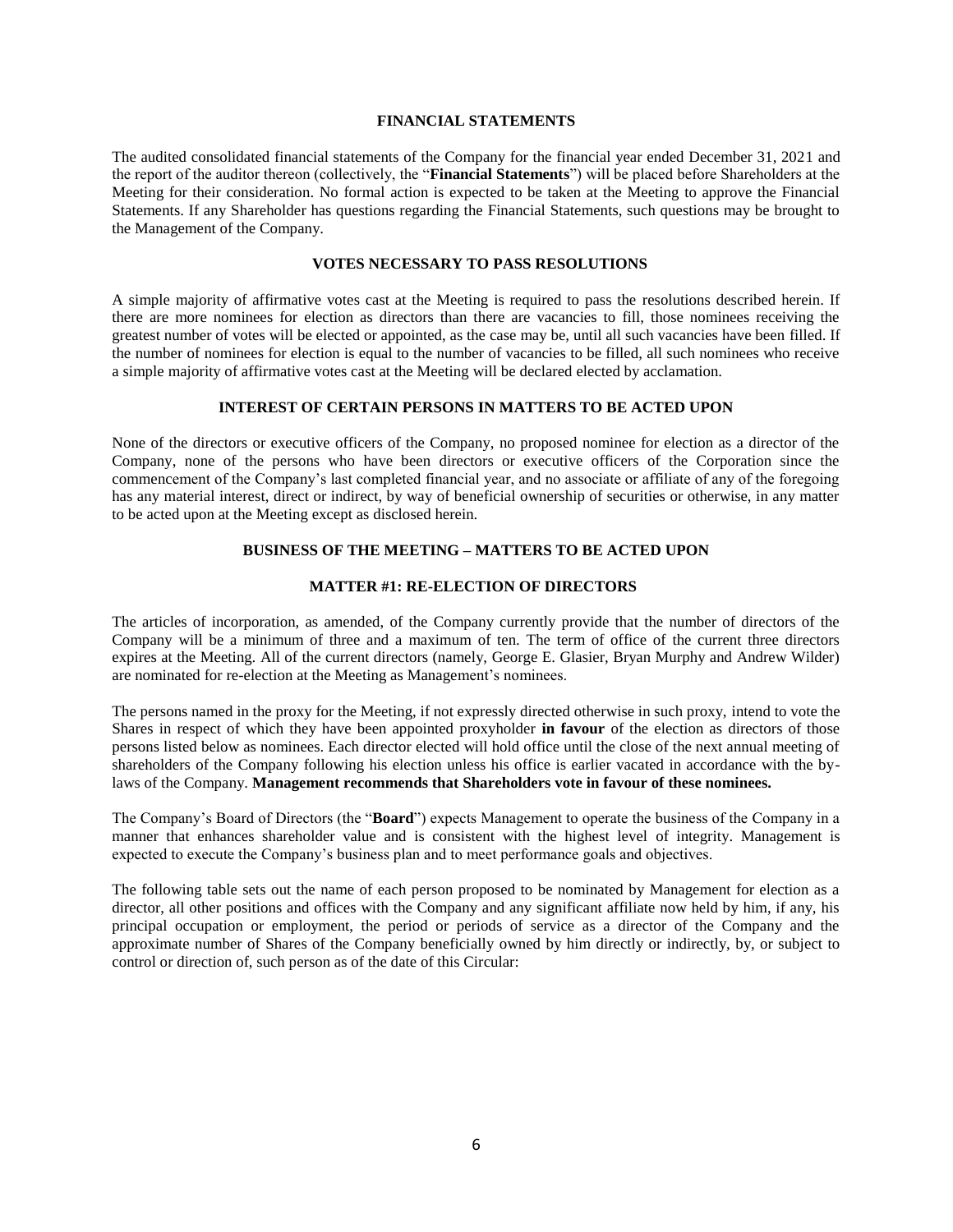| Name, Province/State of         |                |                                 |                            |
|---------------------------------|----------------|---------------------------------|----------------------------|
| <b>Residence, and Positions</b> |                | <b>Principal Occupation and</b> | <b>Shares Beneficially</b> |
| with the Company                | Director since | <b>Past Experience</b>          | Owned                      |
| George Glasier                  | November 2014  | Cattle rancher. Previously      | 4,810,869                  |
| Colorado, USA                   |                | Director, President,            |                            |
| Director, President & CEO,      |                | Founder and CEO of              |                            |
| Member of the Audit             |                | Energy Fuels Inc.               |                            |
| Committee                       |                |                                 |                            |
| Bryan Murphy, ICD.D             | January 2018   | CFO of Biome Renewables         | 31,250                     |
| Ontario, CAN                    |                | Inc. and Founder of             |                            |
| Director, Chairman of the       |                | Magellan Limited                |                            |
| Board, Member of the Audit      |                |                                 |                            |
| Committee                       |                |                                 |                            |
| Andrew Wilder                   | November 2014  | <b>CEO Cross River</b>          | 18,328                     |
| New York, USA                   |                | Infrastructure Partners         |                            |
| Director, Chairman of the       |                |                                 |                            |
| <b>Audit Committee</b>          |                |                                 |                            |

# **Principal Occupation and Past Experience of Nominees**

 $\mathbf{N}$  **Province** 

# **George Glasier, J.D., age 78, Director, President and Chief Executive Officer**

Mr. Glasier has over forty years' experience in the uranium industry in the United States, with extensive experience in sales and marketing; project development and permitting uranium processing facilities. He is the founder of Energy Fuels Inc. (Volcanic Metals Exploration Inc.) and served as its Chief Executive Officer and President from January 2006 to March 2010. He was responsible for assembling a first-class management team, acquiring a portfolio of uranium projects, and leading the successful permitting process that culminated in the licensing of the Piñon Ridge uranium mill; planned for construction in Western Montrose County, Colorado. Mr. Glasier began his career in the uranium industry in the late 1970's with Energy Fuels Nuclear, Inc. ("EFN"); this company was led by the Bob Adams, uranium pioneer and a founder of the U.S. uranium industry. EFN became the largest uranium producer in the United States and built and operated the White Mesa Mill near Blanding, Utah. Mr. Glasier received his Juris Doctorate and Bachelor of Science/Business Administration from the University of Denver.

#### **Bryan Murphy ICD.D, age 53, Chairman and Director**

Mr. Murphy is Founder of Magellan Limited, an advisory firm focusing on providing strategic, M&A, and financial advisory services and currently serves as CFO and Head of Finance for Biome Renewables Inc., an early stage clean-tech company that is developing and commercializing critical energy technologies to enable the global energy transition. Formerly, Mr. Murphy was Co-Founder and Managing Partner of Quest Partners, a boutique investment bank that focuses on the provision of mid-market M&A, corporate finance, and business strategy services. In these capacities, Mr. Murphy has developed extensive international experience and relationships advising high-growth businesses across North America, Europe, and the Middle East. In the dozen years prior to Quest Partners, Mr. Murphy held senior management roles at Canadian Tire Corporation overseeing divisions and business lines. Additionally, Mr. Murphy was formerly a board member of Covenant House Toronto, one of Canada's largest homeless youth agencies. Bryan has an Honours Bachelor of Arts in Business Administration majoring in Finance and an MBA with Distinction from the University of Western Ontario Richard Ivey School of Business. Bryan earned the ICD.D designation from the Rotman School of Management at the University of Toronto and the Institute of Corporate Directors in Toronto.

#### **Andrew Wilder**, **age 51, Director**

Mr. Wilder is the Founder and Chief Executive Officer of Cross River Infrastructure Partners, a platform of companies that develop, build, own and operate sustainable energy and food infrastructure projects in North America. Focus areas include renewable energy generation from waste, advanced small modular nuclear and geothermal sources, green and blue hydrogen generation and transportation, carbon capture and utilization, and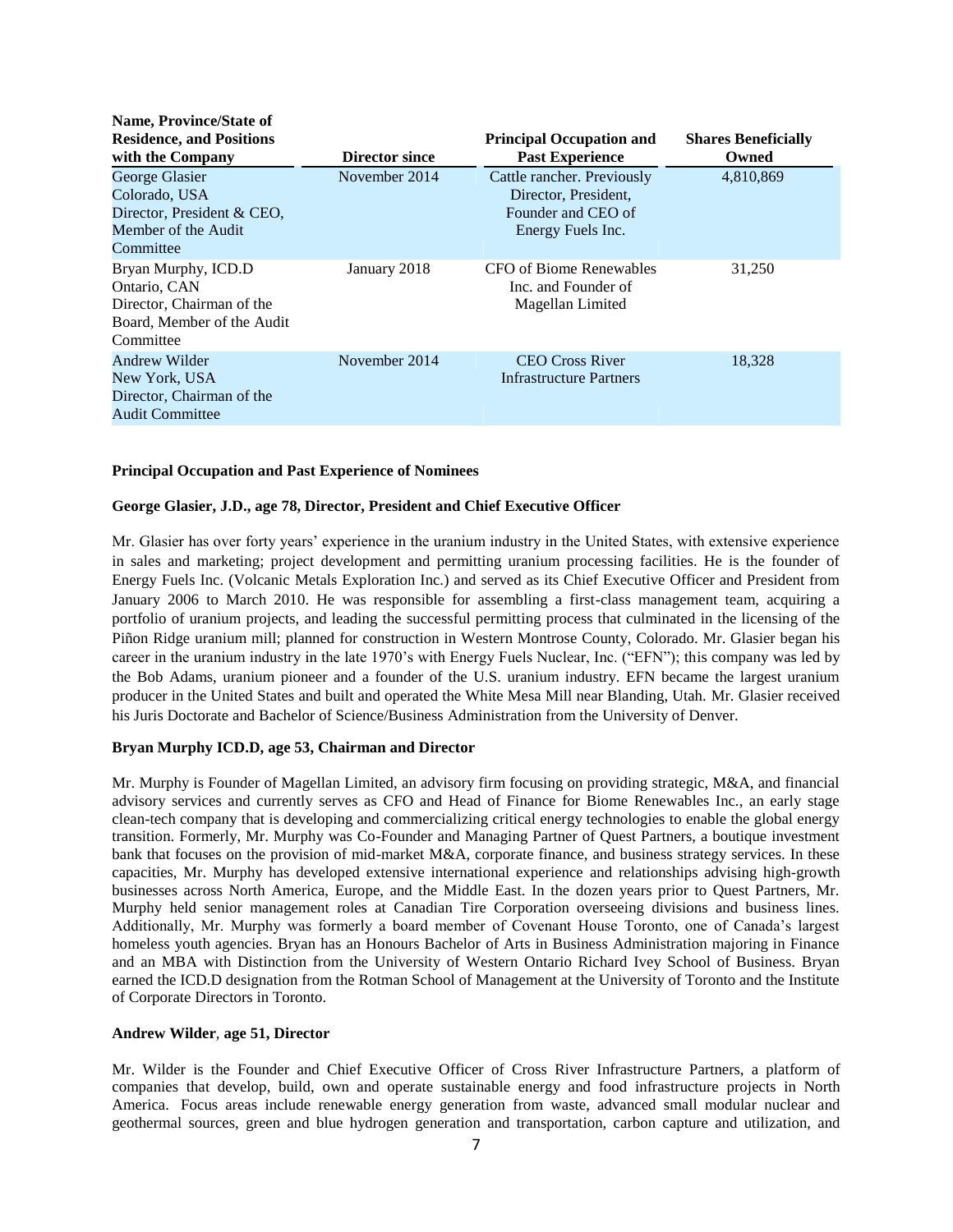upcycling biomass and waste into alternative sources of protein. Prior to founding Cross River Infrastructure Partners, Mr. Wilder founded and ran the Cross River Group, providing capital, business development and operations to alternative asset managers and technology companies, primarily in the natural resources and energy sectors. In 2001, Mr. Wilder co-founded and served as Chief Operating Officer and Chief Financial Officer of North Sound Capital LLC, a \$3b peak AUM long/short equity hedge fund manager. In 2003, Mr. Wilder also co-founded Columbus Avenue Consulting, an independent fund administration business with 90 clients and \$7 billion in AUA when it was subsequently sold in 2012. Mr. Wilder's prior career included serving as a Manager in audit of Deloitte & Touche (in their Cayman Islands and Toronto practices). Mr. Wilder received the Chartered Accountant (Canada) designation, holds the CFA designation, and received an MBA from the University of Toronto and a BA from the University of Western Ontario.

## **Executive Officer Not Nominated to Serve as a Director**

#### **Robert Klein**, **age 56, Chief Financial Officer**

Mr. Klein has served as the Company's Chief Financial Officer since October 19, 2016. He is in charge of accounting and finance, and is closely involved in capital markets activities, corporate transactions, investor relations, public relations, and legal and compliance. Formerly, Mr. Klein served as Vice President-Finance and had leading roles in reporting, corporate transactions, and Western's public listings on the CSE and OTCQX. Mr. Klein was formerly the Chief Operating Officer of Cross River Group and began his association with Western on an Operating Partner basis after the formation of Western's predecessor company, Pinon Ridge Mining, LLC. Previously, Mr. Klein was a Managing Director at Analytical Research, an alternative investments research firm. He has a broad financial background derived from senior operating and investment roles with asset managers and through Exeter Analytics, a consulting firm he founded. Mr. Klein was formerly the CFO of Five Points Capital, a hedge fund spin-out from Soros Fund Management. After having begun his career in public accounting, Mr. Klein worked for Lehman Brothers, an investment bank, and William E. Simon & Sons, a merchant bank and private investment firm. Rob earned the Chartered Financial Analyst designation, received an M.B.A. from the Robert H. Smith School of Business at the University of Maryland and a B.S. in Accounting from George Mason University.

# **Family Relationships**

There are no family relationships among the Company's directors and executive officers.

### **Corporate Cease Trade Orders or Bankruptcies**

To the knowledge of the Company, no nominee is, as at the date of this Circular, or has been in the last 10 years before the date of this Circular, a director, chief executive officer or chief financial officer of any company (including the Company) that, while that person was acting in that capacity,

- (a) was subject to an order that was issued while the director or executive officer was acting in the capacity as director, chief executive officer or chief financial officer; or
- (b) was subject to an order that was issued after the director or executive officer ceased to be a director, chief executive officer or chief financial officer and which resulted from an event that occurred while that person was acting in the capacity as director, chief executive officer or chief financial officer.

To the knowledge of the Company, no nominee:

- (a) is, as at the date of this Circular, or has been within the 10 years before the date of this Circular, a director or executive officer of any company (including the Company) that, while that person was acting in that capacity, or within a year of that person ceasing to act in that capacity, became bankrupt, made a proposal under any legislation relating to bankruptcy or insolvency or was subject to or instituted any proceedings, arrangement or compromise with creditors or had a receiver, receiver manager or trustee appointed to hold its assets; or
- (b) has, within 10 years before the date of this Circular, become bankrupt, made a proposal under any legislation relating to bankruptcy or insolvency, or become subject to or instituted any proceedings,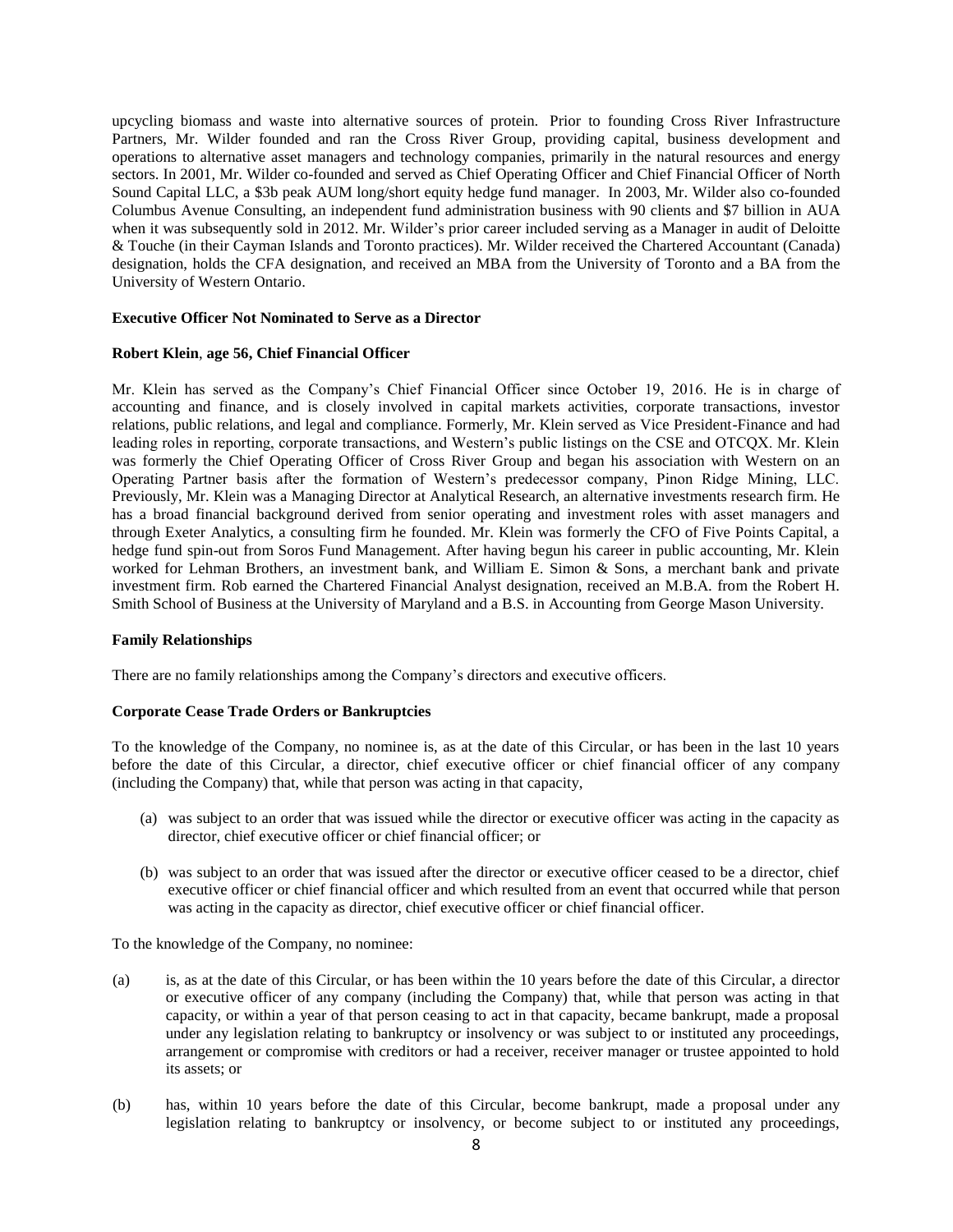arrangement or compromise with creditors, or had a receiver, receiver manager or trustee appointed to hold the assets of the director, executive officer or shareholder.

# **Penalties or Sanctions**

To the knowledge of the Company, none of the nominees has been subject to any penalties or sanctions imposed by a court relating to Canadian securities legislation or by a Canadian securities regulatory authority or have entered into a settlement agreement with a Canadian securities regulatory authority or been subject to any other penalties or sanctions imposed by a court or regulatory body that would likely be considered important to a reasonable investor making an investment decision.

# **Involvement of Officers and Directors in Certain Legal Proceedings**

None of the Company's officers or directors has filed for bankruptcy, been convicted in a criminal proceeding or been the subject of any order, judgment, or decree permanently, temporarily, or otherwise limiting activities (1) in connection with the sale or purchase of any security or commodity or in connection with any violation of U.S. federal or state securities laws or U.S. Federal commodities laws, (2) engaging in any type of business practice, or (3) acting as a futures commission merchant, introducing broker, commodity trading advisor, commodity pool operator, floor broker, leverage transaction merchant, any other person regulated by the U.S. Commodity Futures Trading Commission or an associated person of any of the foregoing, or as an investment adviser, underwriter, broker or dealer in securities, or as an affiliated person, director or employee of an investment company, bank, savings and loan association or insurance company, or engaging in or continuing any conduct or practice in connection with such activity.

# **Election of Directors**

At the Meeting, Shareholders of the Company will be asked to elect to the Board the three individuals nominated for election by Management (namely, George E. Glasier, Bryan Murphy, and Andrew Wilder).

**Unless a proxy specifies that the Shares it represents are to be withheld from voting in favour of any of the candidates proposed above, the proxies named in the form of proxy intend to** *vote in favour* **of all the candidates proposed above.**

# **MATTER #2: RE-APPOINTMENT OF AUDITOR**

Shareholders of the Company will be asked to approve the reappointment of MNP LLP of Mississauga, Ontario as auditors of the Company to hold office until the next annual general meeting of the Company and will also propose that the Directors be authorized to fix the remuneration to be paid to the auditor. MNP LLP was first appointed as independent auditors of the Company at the July 18, 2014 shareholder meeting.

As this year's Meeting is being held in Nucla, Colorado rather than Toronto, a representative of Western's auditors is not expected to be present, or to make any statement or respond to any questions, at the Meeting.

**Unless a proxy specifies that the Shares it represents are to be withheld from voting in favour of the appointment of MNP LLP as the auditor of the Company, the proxies named in the form of proxy intend to**  *vote in favour* **of the appointment of MNP LLP as the auditor of the Company and the authorization of the Board to fix the remuneration paid to auditor.**

# **MATTER #3: OTHER MATTERS COMING BEFORE THE MEETING**

Management of the Company knows of no other matter to come before the Meeting other than as set forth above and in the Notice of Meeting. Should any other matters properly come before the Meeting, the Shares represented by the proxies solicited hereby will be voted on such matters in accordance with the best judgment of the person voting by proxy.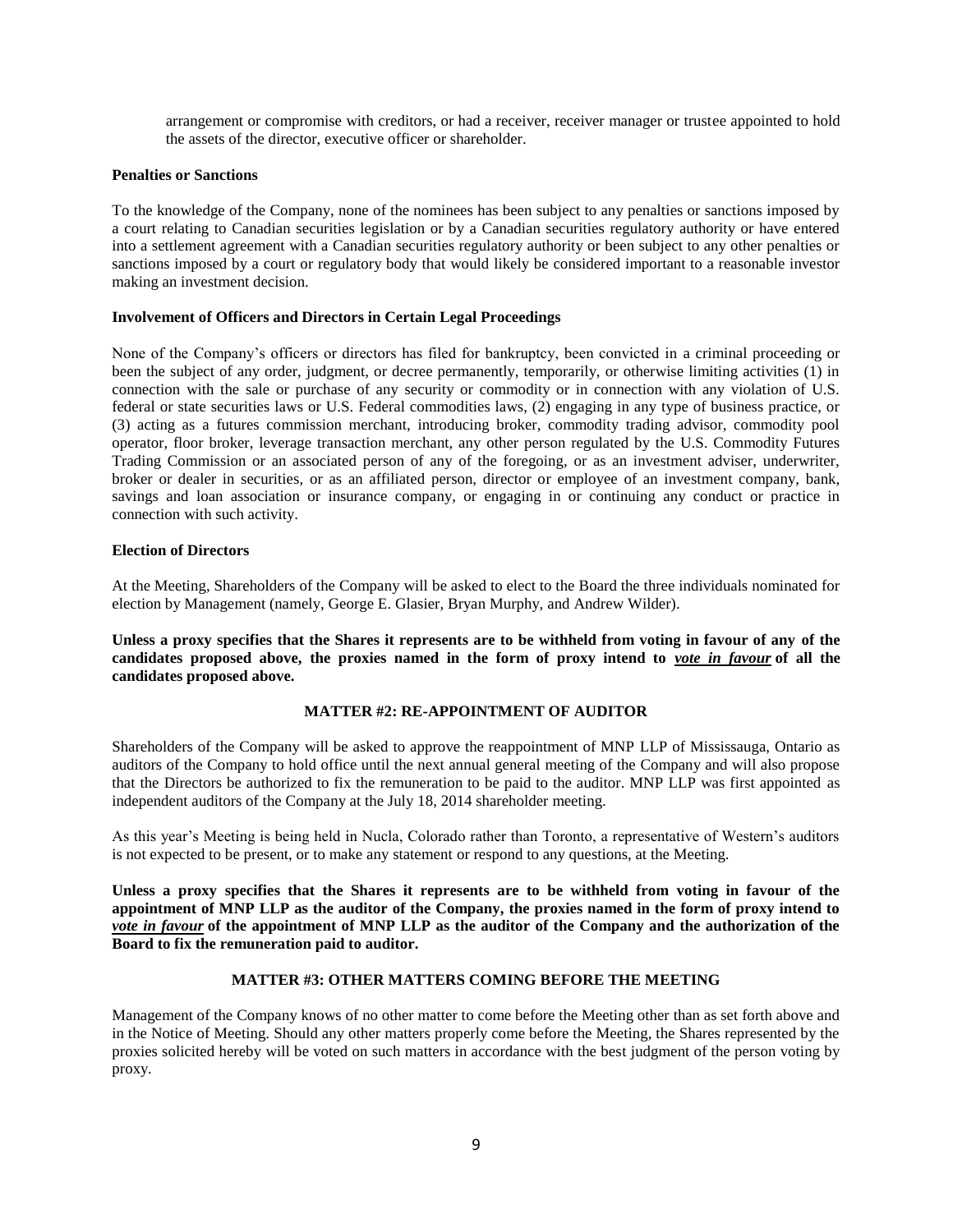# **INFORMATION CONCERNING THE COMPANY**

#### **COMPENSATION OF DIRECTORS AND NAMED EXECUTIVE OFFICERS**

#### **Basis of Reporting**

The Company, originally named Western Uranium Corporation, was created on November 20, 2014 when Homeland Uranium Inc. changed its name subsequent to a reverse takeover of Homeland Uranium Inc. by Pinon Ridge Mining LLC. As part of that process, Homeland Uranium Inc. acquired 100% of the members' interests of Pinon Ridge Mining LLC and subsequent to obtaining appropriate shareholder approvals, the Company reconstituted its Board and senior Management team. Homeland Uranium Inc. was a non-listed reporting issuer subject to the rules and regulations of the Ontario Securities Commission (the "**OSC**"). Concurrent with the reverse takeover, the Company completed a listing process on the Canadian Securities Exchange (the "**CSE**").

In March 2015, Western and Black Range Minerals Limited ("**Black Range**") entered into a definitive Merger Implementation Agreement, pursuant to which Western agreed to acquire all of the issued shares of Black Range by way of Scheme of Arrangement under the *Australian Corporations Act 2001*. On September 16, 2015, Western completed its takeover of Black Range, an Australian company that was listed on the Australian Securities Exchange until the acquisition was completed.

On May 23, 2016, the Company's common shares were approved for the commencement of trading on the OTCQX Market under the symbol "WSTRF", and thereafter became an SEC reporting company on June 27, 2016. In October 2018, the Company changed its name from Western Uranium Corporation to Western Uranium & Vanadium Corp.

Western's common shares continue to trade on the CSE under the symbol "WUC". As a result of the transition to an SEC reporting company, Western began presenting its consolidated financial statements in accordance with United States generally accepted accounting principles (U.S. GAAP), replacing the former International Financial Reporting Standards (IFRS) presentation.

Consequently, the disclosure in this section is being presented in accordance with both the rules of the SEC and the OSC. Thus, in order to comply with both regulatory regimes and conform to its financial statement presentation a reporting currency of U.S. dollars is utilized in all the tables.

Pursuant to NI 51-102, the Company is required to disclose all compensation for services rendered to the Company for its two most recently completed financial years in respect of the following: (i) the Chief Executive Officer ("**CEO**"), (ii) the Chief Financial Officer ("**CFO**") and (iii) any other executive officer whose compensation in any of those years exceeded CAD\$150,000 (together, "**Named Executive Officers**"), as well as directors. During the financial years ended on December 31, 2020 and December 31, 2021, the Company had two Named Executive Officers: George Glasier (President and CEO) and Robert Klein (CFO).

# **Total Compensation Excluding Compensation Securities**

The table below sets out information concerning the compensation earned or awarded to the Company's Named Executive Officers and Directors during the financial years ended December 31, 2020 and 2021.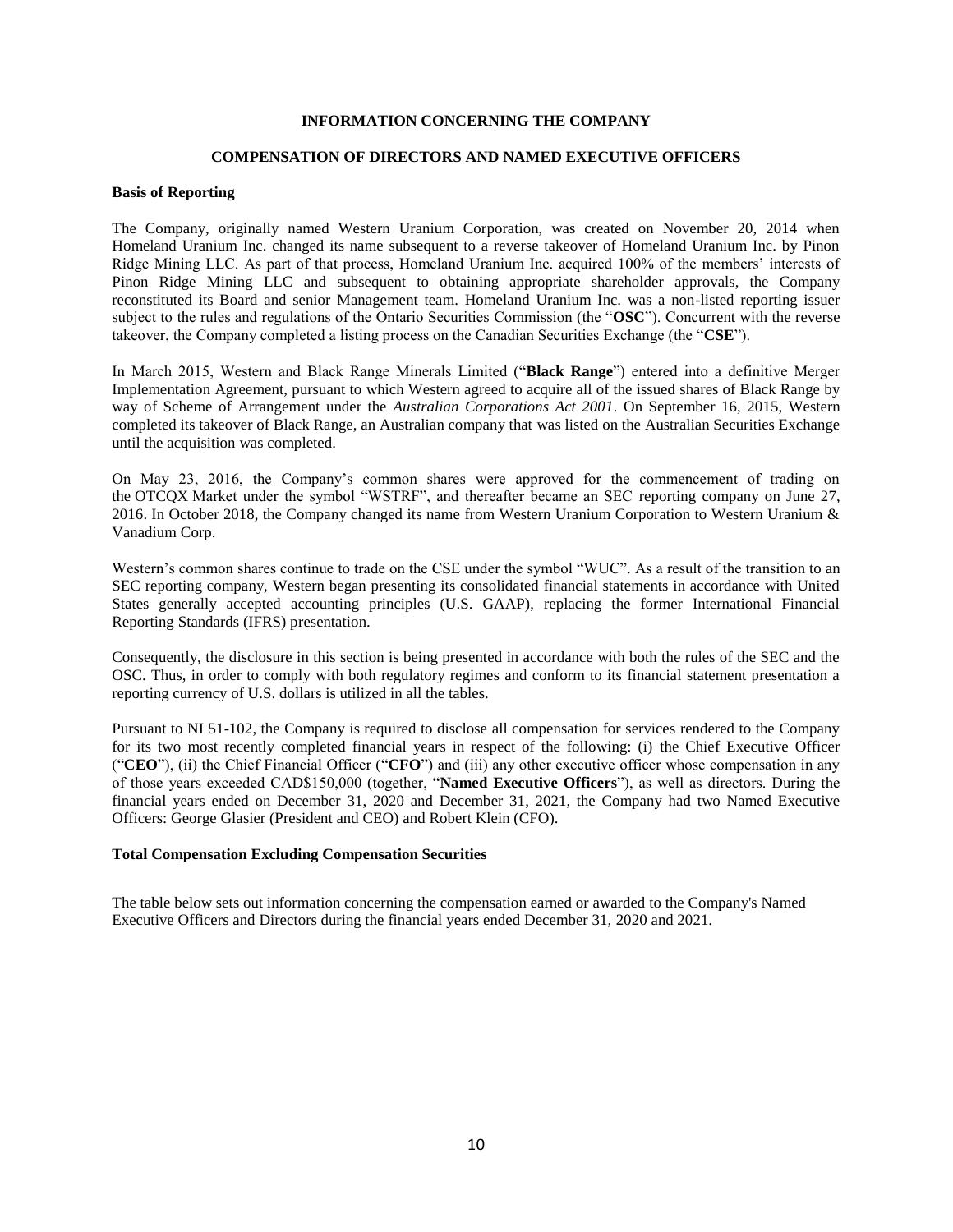|                                                           | Total of compensation excluding compensation securities |                                                                   |                     |                                               |                                |                                                    |                                           |
|-----------------------------------------------------------|---------------------------------------------------------|-------------------------------------------------------------------|---------------------|-----------------------------------------------|--------------------------------|----------------------------------------------------|-------------------------------------------|
| Name and position                                         | Year                                                    | Salary,<br>consulting<br>fee,<br>retainer or<br>commission<br>\$) | <b>Bonus</b><br>\$) | <b>Committee</b><br>or meeting<br>fees<br>\$) | Value of<br>perquisites<br>\$) | Value of all<br>other<br>$\left( \text{\$}\right)$ | Total<br>compensation compensation<br>\$) |
| George Glasier,                                           | 2021                                                    | 220,000                                                           | N <sub>il</sub>     | <b>Nil</b>                                    | <b>Nil</b>                     | <b>Nil</b>                                         | 220,000                                   |
| Chief Executive Officer,<br><b>President and Director</b> | 2020                                                    | 220,000                                                           | N <sub>il</sub>     | <b>Nil</b>                                    | <b>Nil</b>                     | $53,839^{(1)}$                                     | 273,839                                   |
| Andrew Wilder,                                            | 2021                                                    | 19,147                                                            | N <sub>il</sub>     | N <sub>il</sub>                               | N <sub>il</sub>                | N <sub>il</sub>                                    | 19,147                                    |
| Director                                                  | 2020                                                    | 18,480                                                            | Nil                 | Nil                                           | Nil                            | $53,839^{(1)}$                                     | 72,319                                    |
| Robert Klein,                                             | 2021                                                    | 150,000                                                           | 50,000              | <b>Nil</b>                                    | N <sub>il</sub>                | N <sub>il</sub>                                    | 200,000                                   |
| Chief Financial Officer                                   | 2020                                                    | 127,500                                                           | 22,500              | <b>Nil</b>                                    | <b>Nil</b>                     | $53,839^{(1)}$                                     | 203,839                                   |
| Bryan Murphy,                                             | 2021                                                    | 47,868                                                            | N <sub>il</sub>     | N <sub>il</sub>                               | N <sub>il</sub>                | N <sub>il</sub>                                    | 47,868                                    |
| <b>Chairman and Director</b>                              | 2020                                                    | 47,133                                                            | Nil                 | Nil                                           | Nil                            | $53,839^{(1)}$                                     | 100,972                                   |

#### **Notes:**

(1) Value of all other compensation represents the aggregate value of the stock options issued to the director/officer.

# **Incentive Plan Awards**

During the financial year ended December 31, 2021, the Company issued NIL stock options to its officers, consultants, directors or employees.

|                                                  |                            |                                                                                                                                  |                                     | <b>Compensation Securities</b>      |                                                                                     |                                                                                                                                      |                    |
|--------------------------------------------------|----------------------------|----------------------------------------------------------------------------------------------------------------------------------|-------------------------------------|-------------------------------------|-------------------------------------------------------------------------------------|--------------------------------------------------------------------------------------------------------------------------------------|--------------------|
| Name and<br>position                             | <b>Type of</b><br>security | Number of<br>compensation<br>securities,<br>number of<br>underlying<br>securities,<br>and<br>compensation percentage of<br>class | Date of<br><i>issue</i> or<br>grant | Issue,<br>or exercise<br>price (\$) | <b>Closing</b><br>price of<br>security or<br>underlying<br>security<br>grant<br>\$) | <b>Closing price</b><br>of security or<br>underlying<br>security at<br>vear end<br>conversion on date of December 31,<br>2021<br>\$) | <b>Expiry date</b> |
| Andrew Wilder,<br>Director                       | <b>Stock Options</b>       | N <sub>il</sub>                                                                                                                  | N/A                                 | N <sub>il</sub>                     | N <sub>il</sub>                                                                     | N <sub>il</sub>                                                                                                                      | N/A                |
| Bryan Murphy,<br>Chairman and<br>Director        | <b>Stock Options</b>       | Nil                                                                                                                              | N/A                                 | Nil                                 | N <sub>il</sub>                                                                     | N <sub>il</sub>                                                                                                                      | N/A                |
| Robert Klein,<br>CFO                             | <b>Stock Options</b>       | N <sub>il</sub>                                                                                                                  | N/A                                 | N <sub>il</sub>                     | N <sub>il</sub>                                                                     | N <sub>il</sub>                                                                                                                      | N/A                |
| George Glasier<br>CEO, President<br>and Director | <b>Stock Options</b>       | Nil                                                                                                                              | N/A                                 | N <sub>il</sub>                     | N <sub>il</sub>                                                                     | Nil                                                                                                                                  | N/A                |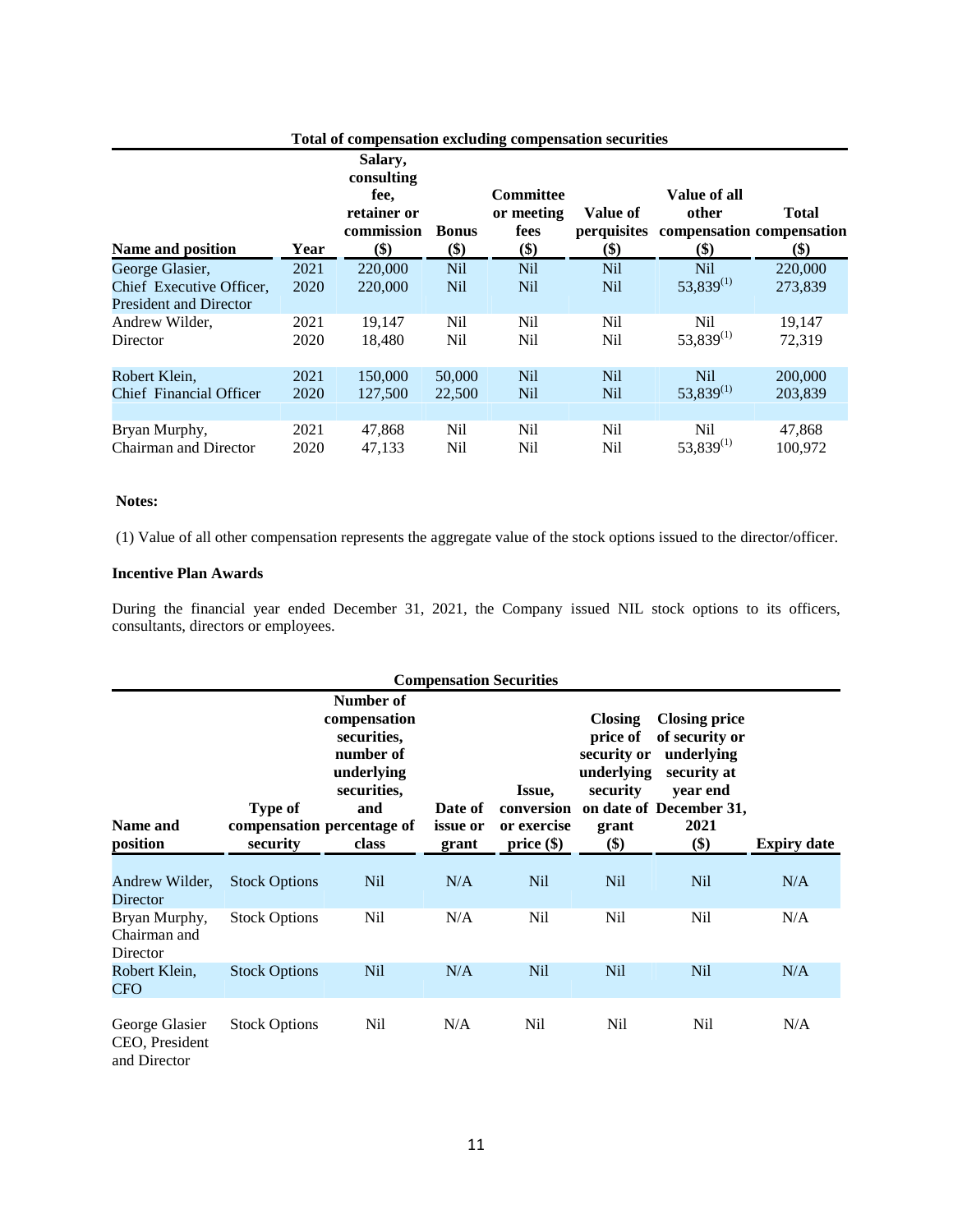Named Executive Officers and directors of the Company have exercised stock options or other compensation securities during the financial year ended December 31, 2021 as presented in the table below.

| <b>Name and</b><br>position                     | Type of<br>compensation<br>security | Number of<br>compensation<br>securities<br>exercised | <b>Number Exercise</b><br>of shares<br>issued<br>upon the security<br>exercise | price<br>per<br>$($)$ | Date of<br>exercise | <b>Closing</b><br>price of<br>security<br>on date<br>of<br>exercise<br>\$) | <b>Difference</b><br>between<br>exercise<br>price and<br>closing<br>price on<br>date of<br>exercise<br>\$) | <b>Total</b><br>value on<br>each<br>exercise<br>date<br>\$) |
|-------------------------------------------------|-------------------------------------|------------------------------------------------------|--------------------------------------------------------------------------------|-----------------------|---------------------|----------------------------------------------------------------------------|------------------------------------------------------------------------------------------------------------|-------------------------------------------------------------|
| George Glasier<br>CEO, President                |                                     |                                                      |                                                                                |                       | October             |                                                                            |                                                                                                            |                                                             |
| and Director                                    | Options                             | 100,000                                              | $27,536^{(2)}$                                                                 | 2.50                  | 4, 2021             | 3.20                                                                       | 0.70                                                                                                       | $69,666^{(3)}$                                              |
| Andrew Wilder                                   |                                     |                                                      |                                                                                |                       | October             |                                                                            |                                                                                                            |                                                             |
| Director                                        | Options                             | 150,000                                              | $41,304^{(2)}$                                                                 | 2.50                  | 4, 2021             | 3.20                                                                       | 0.70                                                                                                       | $104,499^{(3)}$                                             |
| Robert Klein<br><b>CFO</b>                      | Options                             | 66,666                                               | $18,358^{(2)}$                                                                 | 2.50                  | October<br>4, 2021  | 3.20                                                                       | 0.70                                                                                                       | $46,446^{(3)}$                                              |
| <b>Bryan Murphy</b><br>Chairman and<br>Director | N/A                                 | N/A                                                  | N/A                                                                            | N/A                   | N/A                 | N/A                                                                        | N/A                                                                                                        | N/A                                                         |

# **Exercise of Compensation Securities by Directors and NEOs Financial Year Ended December 31, 2021(1)**

(1) Excerpt as otherwise noted, the amounts in this table are expressed in Canadian Dollars.

(2) These shares were acquired though a cashless exercise of options whereby the shares listed in this column for each director and NEO were issued at CA\$2.50 per share, and the balance of exercised options were treated as surrendered in payment of the exercise premium.

(3) This amount is expressed in U.S. Dollar and was calculated by multiplying the number of shares issued upon the cashless exercise with the closing price expressed in U.S. Dollars (i.e. US\$2.53).

# **Employment, Consulting and Management Contracts**

# *George Glasier*

On February 8, 2017, the Company entered into an employment agreement with George Glasier, its Chief Executive Officer. The employment agreement automatically renews each year unless either party provides a 90-day advance written notice of their desire to not renew the agreement. The employment agreement provides for a base salary of \$180,000 per year, the amount of which is subject to review by the board of directors at least annually. and the agreement also provides for a discretionary annual cash bonus to be determined by the Board. On May 30, 2019, the Board approved an addendum to Mr. Glasier's employment agreement, increasing his annual salary from \$180,000 to \$220,000. In December 2021, the Board approved an increase to Mr. Glasier's base salary from \$220,000 to \$250,000. Pursuant to the employment agreement, if the Company terminates the employment agreement without cause, or if a change of control occurs, the Company is required to pay to Mr. Glasier a lump sum payment equal to two and one-half times his annual base salary. The agreement defines "change of control" as follows: (a) a transaction or series of transactions whereby a person or a group becomes owner directly or indirectly of at least 50% of the securities of WUC; (b) a transaction or series of transactions whereby the Company transfers all or substantially all its assets; and (c) a merger or a consolidation between WUC and another entity whereby WUC's shareholders prior to such merger or consolidation own less than 80% of the voting shares of the surviving entity.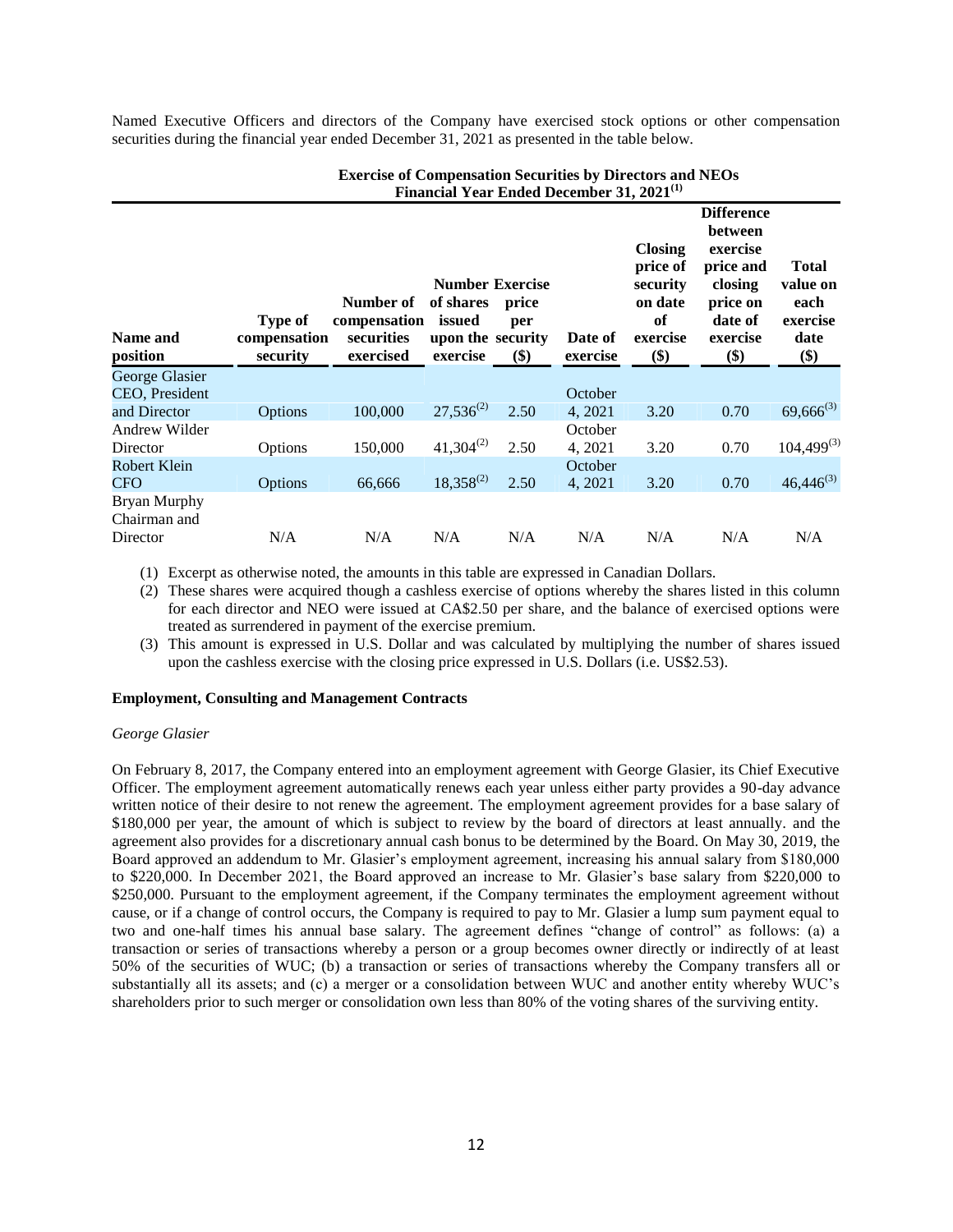# *Robert Klein*

On November 12, 2020, the Company entered into a new employment agreement with its Chief Financial Officer, Robert Klein. The agreement was effective as of October 1, 2020 and has an initial term that ended on September 30, 2021. The agreement will automatically renew for successive annual terms unless either party provides a 90-day advance written notice of their intention not to renew. The Agreement provides for a base salary of \$150,000 per year, the amount of which is subject to review by the Board of Directors at least annually. Under the agreement, Mr. Klein is eligible to receive bonuses after the end of each calendar year or earlier in the discretion of the Board, and a bonus will also be considered upon the closing of a strategic transaction by the Company. The agreement provides that Mr. Klein is eligible to participate generally in any employee benefit plan of the Company or its affiliates and to receive annual stock option grants under the Company's incentive stock option plan in amounts to be determined and approved by the Board.

# *Bryan Murphy*

Bryan Murphy provides his services as director and member of the Audit Committee of the Company through Magellan Limited (a company owned and controlled by Mr. Murphy) as per a director compensation and indemnification agreement between the Company and Magellan Limited entered into on January 31, 2018. The monthly compensation paid by the Company to Mr. Murphy for his services as director and member of the Audit Committee of the Company is CAD\$2,000 plus HST; subsequent to his appointment as Chairman this was increased to CAD\$5,000 plus HST.

# *Andrew Wilder*

The monthly compensation paid by the Company to Mr. Wilder for his services as director and member of the Audit Committee of the Company is the U.S. equivalent of CAD\$2,000. Mr. Wilder and the Company did not enter into a Director Compensation Agreement.

### **Summary of Stock Option Plan**

The Company maintains an Incentive Stock Option Plan (the "**Plan**") that permits the granting of stock options as incentive compensation. Shareholders of the Company approved the Plan on June 30, 2008 and amendments to the Plan on June 20, 2013, and the Board approved additional administrative changes to the Plan on September 12, 2015. On October 1, 2021, the Board approved additional changes to the Plan to reflect certain corporate changes that have occurred since the last amendment made in 2015 (such as the Company's commencement of trading on the OTCQX in 2016 and the new name of the Company adopted in 2018), to provide alternative methods for the administration of the Plan by the Board of Directors, to allow cashless exercises of options, and to make certain additional housekeeping and clerical amendments. The amended Plan dated as of October 1, 2021 was filed under Western's profile on SEDAR at www.sedar.com and on EDGAR at www.sec.gov/edgar.

The purpose of the Plan is to attract, retain and motivate directors, management, staff and consultants by providing them with the opportunity, through stock options, to acquire a proprietary interest in the Company and benefit from its growth. At December 31, 2021, a total of 2,324,670 stock options issued under the Plan were outstanding. As at the date of this Circular, there are 3,108,000 stock options outstanding, each option entitling the option-holder to purchase one common share of the Company, as follows:

| <b>Number of Options</b> | <b>Exercise Price</b> | <b>Expiration Date</b> |
|--------------------------|-----------------------|------------------------|
| $625,000^{(1)}$          | C\$1.60               | October 6, 2022        |
| 50,000                   | C\$1.00               | January 31, 2023       |
| 50,000                   | C\$1.00               | December 31, 2023      |
| $983,000^{(1)}$          | C\$2.15               | September 24, 2023     |
| $500,000^{(1)}$          | C\$1.03               | January 6, 2025        |
| $900,000^{(1)}$          | C\$1.76               | February 9, 2027       |

(1) These options expire in three equal tranches with the first expiration date being noted in the last column of the table.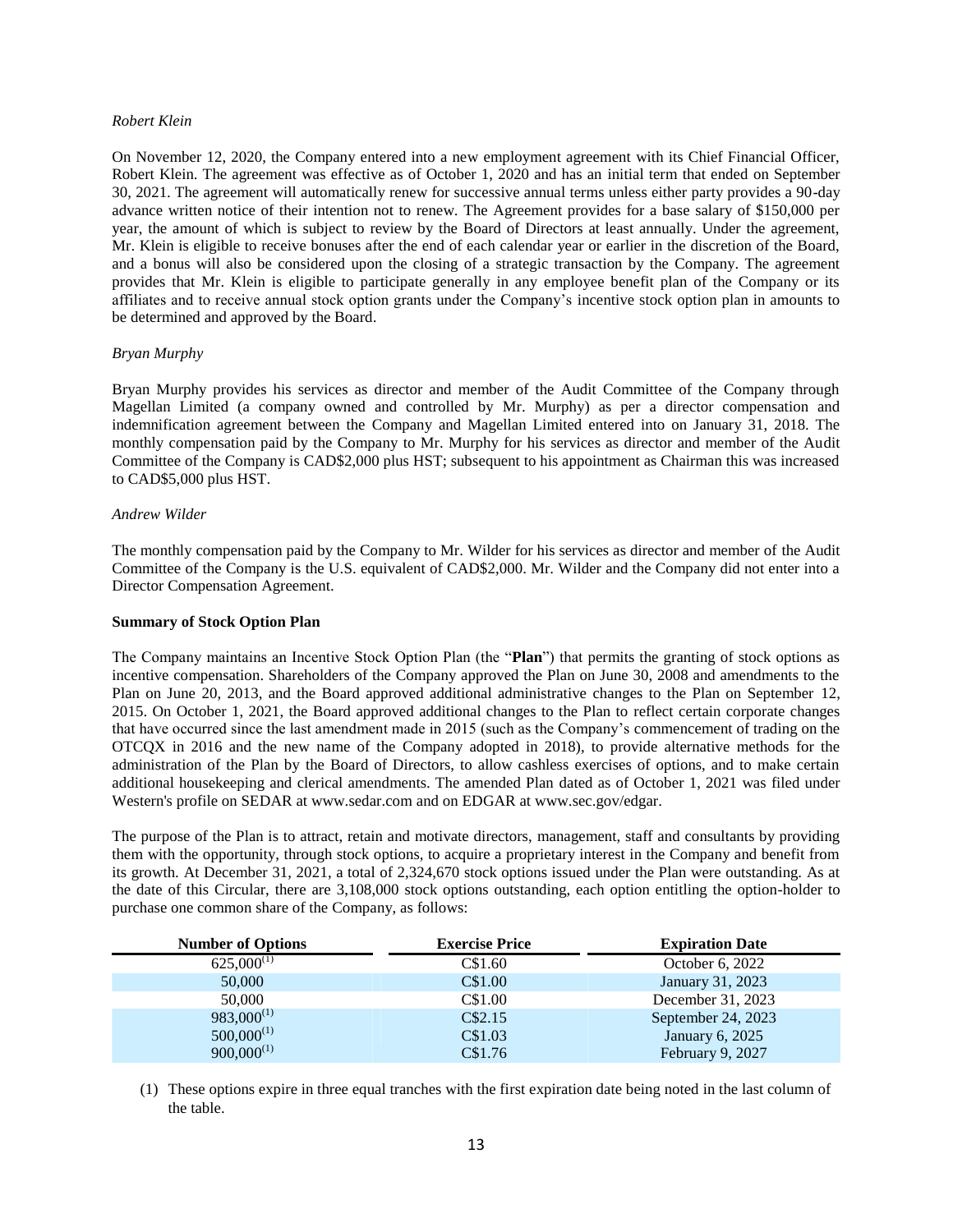The Plan provides that the aggregate number of Shares for which stock options may be granted will not exceed 10% of the issued and outstanding Shares at the time stock options are granted. At December 31, 2021, a total of 39,073,122 Shares were outstanding, and at that date the maximum number of stock options eligible for issue under the Plan was 3,907,312.

A stock option exercise price shall not be less than the most recent share issuance price, and the maximum term calculated from the vesting date is five years. There are no specific vesting provisions under the Plan and options are non-assignable and non-transferable. The Plan provides that if an optionee's employment is terminated for any reason, or if the service of a director, senior executive or consultant of the Company who is an optionee is terminated, any vested stock option of such optionee may be exercised during a period of 90 days following the date of termination of such employment or service, as the case may be. In the case of an optionee's death, any vested stock option of such optionee at the time of death may be exercised by his or her heirs or legatees or their liquidator during a period of one year following such optionee's death.

The total number of Shares issuable to any one person during a 12-month period may not exceed ten percent (10%) of the total number of common shares issued and outstanding. Options granted to consultants providing investor relations activities must vest over 12 months in stages of no more than 25% in any three-month period. Also, in any 12-month period, no options exercisable for more than 2% of the Company's issued and outstanding Shares may be awarded to consultants or employees conducting investor relations activities. If options are cancelled, lapse or are exercised under the Plan, the associated Shares become available again and new options may be granted in respect thereof in accordance with the provisions of the Plan.

An optionee may elect to exercise any option by paying the exercise price in full or through a cashless exercise whereby the Company receives no cash payment at exercise and the option-holder receives only a number of Shares equal to the in-the-money value of the Shares underlying the options (by reference to the volume weighted average trading price of those Shares for the 20 trading days before exercise). In addition, the Board may arrange, in its sole discretion, a broker-assisted cashless exercise program whereby the optionee may elect to exercise any option: (a) by receiving an amount equal to the cash proceeds realized upon the sale of the Shares underlying the options less the aggregate exercise price; (b) by receiving a number of Shares that is equal to the number of Shares underlying the options minus the number of Shares sold by the broker; or (c) a combination of (a) and (b). As of the date hereof, no such program was implemented by the Board.

The Board may make any amendment to the Plan, without shareholder approval, except an increase in the number of common shares reserved for issue under the Plan or a reduction of an option exercise price. The terms of any existing option may not be altered, suspended or discontinued without the consent in writing of the Optionee.

# **Stock Options Granted and Outstanding**

No stock options have been granted during the financial year ended December 31, 2021. A total of 483,330 stock options were exercised pursuant to cashless exercises during that financial year. The following table shows the number of stock options outstanding as of December 31, 2021, as well as the number of stock options available for future issuances as of the same date.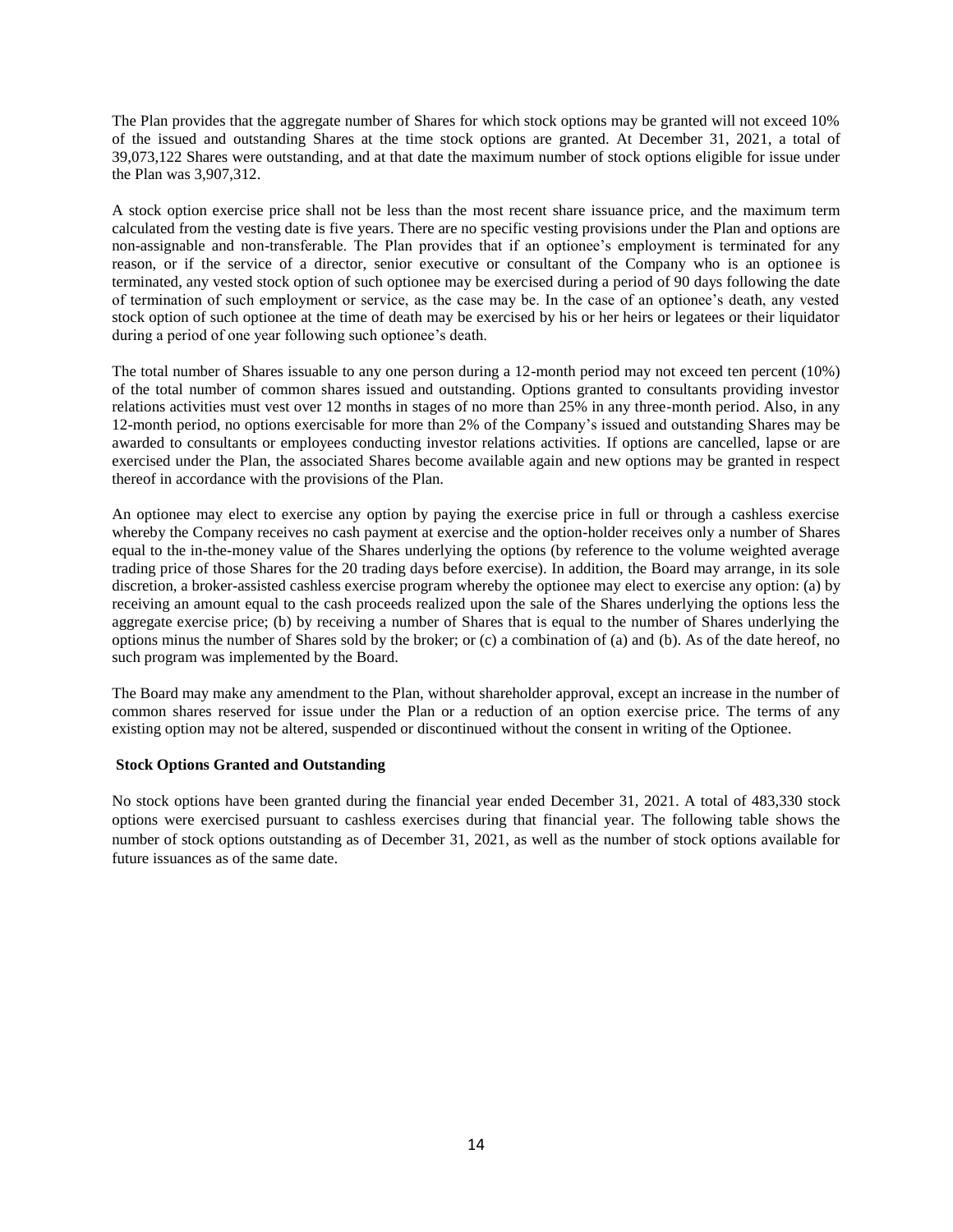| <b>Plan Category</b>                                       | Number of<br>securities<br>to be issued<br>upon<br>exercise of<br>outstanding outstanding<br>options,<br>warrants<br>and rights<br>(a) |               | Weighted-<br>average<br>exercise<br>price of<br>options,<br>warrants<br>and rights<br>(b) | Number of<br>securities<br>remaining<br>available for<br>future<br>issuance<br>under equity<br>compensation<br>plans<br><i>(excluding)</i><br>securities<br>reflected in<br>column (a))<br>$\left( \mathbf{c} \right)$ |
|------------------------------------------------------------|----------------------------------------------------------------------------------------------------------------------------------------|---------------|-------------------------------------------------------------------------------------------|------------------------------------------------------------------------------------------------------------------------------------------------------------------------------------------------------------------------|
| Equity compensation plans approved by securityholders*     | 2,324,670                                                                                                                              | <sup>\$</sup> | 1.35                                                                                      | 1,582,642                                                                                                                                                                                                              |
| Equity compensation plans not approved by security holders | Nil                                                                                                                                    |               | Nil                                                                                       | Nil                                                                                                                                                                                                                    |
| Total                                                      | 2,324,670                                                                                                                              | -S            | 1.35                                                                                      | 1,582,642                                                                                                                                                                                                              |

# \* As of December 31, 2021.

# **Outstanding Equity Awards at Fiscal Year-End**

The disclosure under this "Outstanding Equity Awards at Fiscal Year-End" section is made pursuant to the SEC rules. The following table sets forth unexercised options, unvested stock and equity incentive plan awards outstanding for the Company's Named Executive Officers as of December 31, 2021.

# *Outstanding Option Awards at Fiscal Year-End for 2021*

| <b>Name</b>    | Number of<br><b>securities</b><br>underlying<br>unexercised<br>options $(\#)$<br>exercisable | Number of<br>securities<br>underlying<br>unexercised<br>options $(\#)$<br>unexercisable |      | Option<br>exercise price<br>(CAD) | Option<br>expiration date |
|----------------|----------------------------------------------------------------------------------------------|-----------------------------------------------------------------------------------------|------|-----------------------------------|---------------------------|
| George Glasier | $50,000*$                                                                                    | <b>Nil</b>                                                                              | $\$$ | 2.50                              | 31/03/2022                |
|                | 200,000**                                                                                    | Nil                                                                                     | \$   | 1.60                              | 10/06/2023                |
|                | 125,000**                                                                                    | N <sub>il</sub>                                                                         | \$   | 1.03                              | 01/06/2025                |
| Robert Klein   | 33,334*                                                                                      | N <sub>il</sub>                                                                         | \$   | 2.50                              | 31/03/2022                |
|                | 200,000**                                                                                    | Nil                                                                                     | \$   | 1.60                              | 10/06/2022                |
|                | 250,000**                                                                                    | <b>Nil</b>                                                                              | \$   | 2.15                              | 9/24/2023                 |
|                | 125,000**                                                                                    | Nil                                                                                     | \$   | 1.03                              | 01/06/2025                |

\* These options expired on March 31, 2022.

\*\* These options expire in three equal tranches with the first expiration date being noted in the last column of the table.

# *Outstanding Stock Awards at Fiscal Year-End for 2021*

None.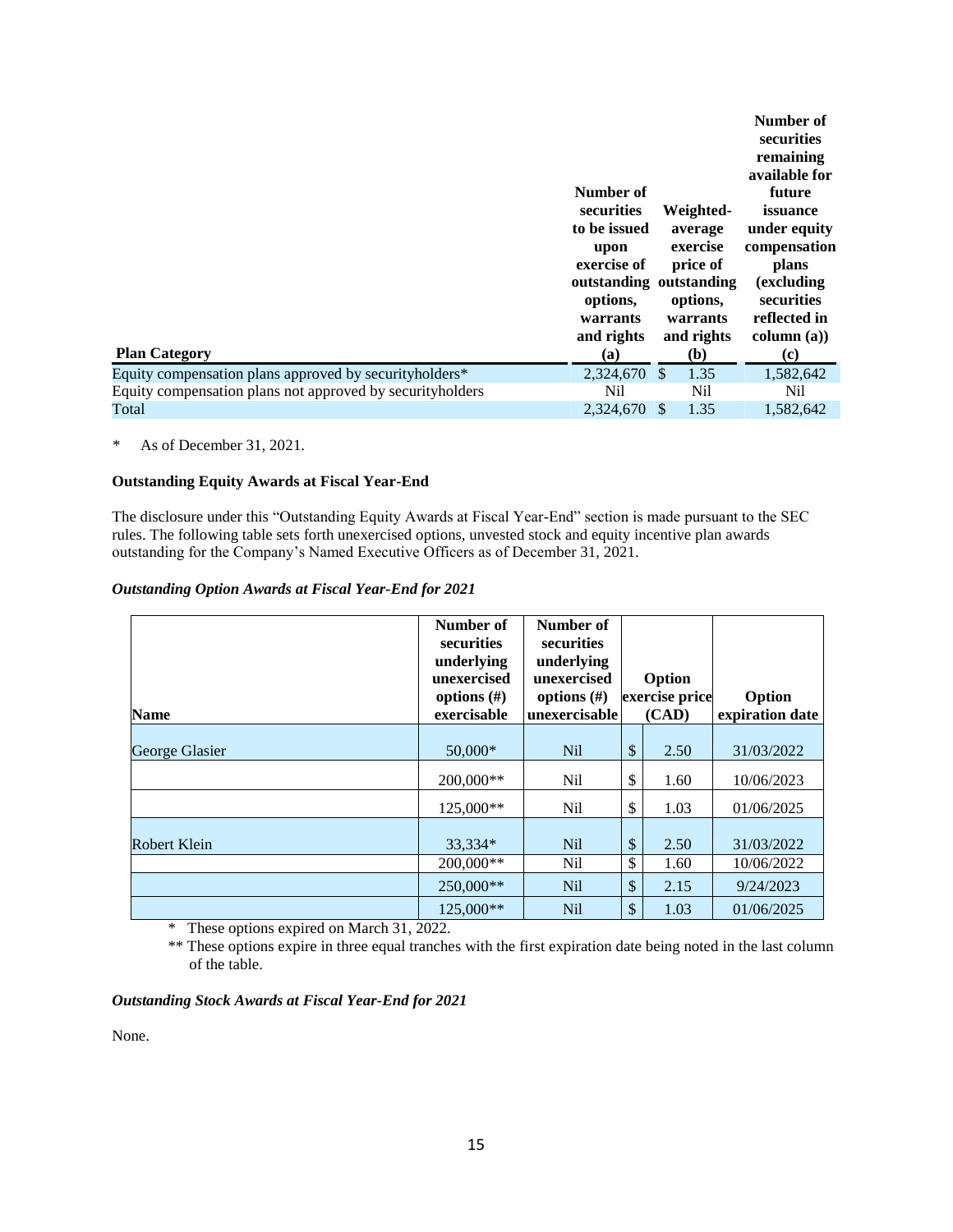#### *Director Compensation*

The following tables set forth a summary of the compensation earned by each director who is not a Named Executive Officer and who served on the Board during the fiscal year ended December 31, 2021.

|                              | <b>Fees Earned</b> |                        |                  |                           |
|------------------------------|--------------------|------------------------|------------------|---------------------------|
|                              | or Paid in<br>Cash | <b>Stock</b><br>Awards | Option<br>Awards | <b>Total</b>              |
| <b>Name</b>                  | (\$)               | (S)                    | (\$`             | $\left( \text{\$}\right)$ |
| Andrew Wilder <sup>(1)</sup> | 19,147             | Nil                    | Nil              | 19,147<br>$\mathbb{S}$    |
| Bryan Murphy <sup>(2)</sup>  | 47.868             | Nil                    | Nil              | 47,868                    |

(1) Mr. Wilder is paid a CAD \$2,000 monthly fee for his services as a Director. During the year ended December 31, 2021, the Company incurred USD19,147 in director fees for Mr. Wilder's services.

(2) Mr. Murphy is paid a CAD \$5,000 monthly fee for his services as Chairman and Director. During the year ended December 31, 2021, the Company incurred USD 47,868 in director fees for Mr. Murphy's services.

# **CORPORATE GOVERNANCE DISCLOSURE**

Corporate governance refers to the policies and structure of the board of directors of a company, whose members are elected by and accountable to the shareholders of the Company. Corporate governance encourages establishing a reasonable degree of independence of the board of directors from executive management and the adoption of policies to ensure the board of directors recognizes the principles of good management. The Board believes that good corporate governance improves corporate performance and benefits all Shareholders and is committed to sound corporate governance practices.

The Canadian Securities Administrators (the "**CSA**") have adopted National Policy 58-201 – *Corporate Governance Guidelines*, which provides non-prescriptive guidelines on corporate governance practices for reporting issuers such as the Company. In addition, the CSA have implemented National Instrument 58-101 – *Disclosure of Corporate Governance Practices*, which prescribes certain disclosure by the Company of its corporate governance practices. This section sets out the Company's approach to corporate governance and addresses the Company's compliance with Form 58-101F2 – *Corporate Governance Disclosure*.

# **Board of Directors**

The Board of the Company facilitates its exercise of independent supervision over Management by ensuring representation on the Board by directors who are independent of Management and by promoting frequent interaction and feedback.

Directors are considered to be independent if they have no direct or indirect material relationship with the Company. A "material relationship" is a relationship which could, in the view of the Board, be reasonably expected to interfere with the exercise of a director's independent judgment.

The Company's Board currently consists of three directors. Among this group, Bryan Murphy and Andrew Wilder are independent Directors based upon the tests for independence set forth in National Instrument 52-110 – *Audit Committees* ("**NI 52-110**").

SEC rules require a separate determination of independence of the Company's directors based on the definition of independence of a U.S. national securities exchange or inter-dealer quotation system which has requirements that a majority of the Board be independent. Because the Company's common shares are not currently listed on a national securities exchange, it currently uses the definition in Nasdaq Listing Rule 5605(a)(2) for determining director independence. Under that definition, Bryan Murphy and Andrew Wilder would be considered independent directors. Mr. Murphy and Mr. Wilder would also be considered independent directors under Rule  $5605(c)(2)$ 's provisions relating to audit committee composition.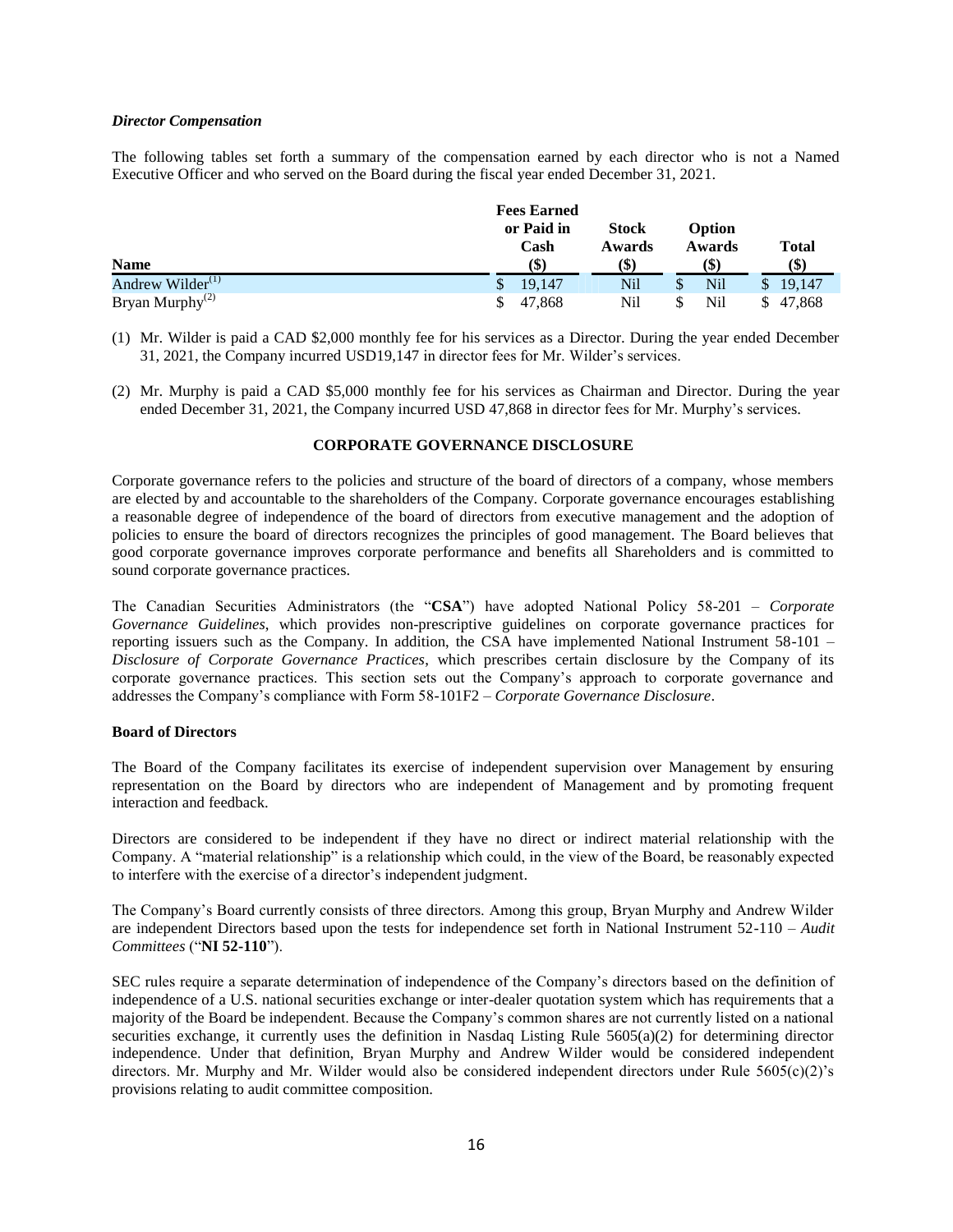# **Directorships**

None of the directors of the Company serves on the board of directors of any other reporting issuer.

# **Compensation Principles**

The main objective of the Company's executive compensation program is to ensure that executive compensation is fair and reasonable, rewards directors and Management's performance, and is successful in attracting and retaining experienced executives. The Company's compensation program is based on the principle that the compensation should be aligned with the short, medium and long-term interests of Company's Shareholders. The Company's compensation program also recognizes that the various components thereof must be sufficiently flexible to adapt to unpredictable developments in the uranium and vanadium markets.

The Company's executive compensation program is comprised of three primary components: (a) base salary; (b) a short-term incentive plan, which includes the potential for cash bonuses; and (iii) a long-term incentive plan, which consists of grants of stock options. The Board does not have a compensation committee and executive compensation is determined by the Board as a whole. In determining the executive compensation, the Board bears in mind the nature of the Company and scope of its operations, the small number of executive officers and the financial health of the Company.

The base salary of each executive is reviewed and evaluated by the Board based on the principles, objectives, criteria and processes outlined above. Upon the Company's listing on the CSE, the Board established a compensation of CAD\$2,000 per quarter for each director who is not otherwise remunerated by the Company. That compensation was subsequently increased to CAD\$2,000 per month for those directors who are not serving as Chairman or are not otherwise remunerated by the Company.

The Company entered into an employment agreement with its CEO at the beginning of 2017. At the request of the Board, the CEO's employment agreement was prepared by a large regional law firm in the US with a well-regarded employment law practice. That Denver headquartered firm conducted a survey of comparable mining companies with assets in Colorado to derive both compensation and employment provisions. The resulting proposed agreement was presented to the Board and, after slight modification, was presented to the CEO. The employment agreement provides for a base salary of \$180,000 per year, the amount of which is subject to review by the board of directors at least annually. On May 30, 2019, the Board of Directors approved an addendum to Mr. Glasier's employment agreement, increasing his annual salary from \$180,000 to \$220,000, and in December 2021 the Board increased his annual salary from \$220,000 to \$250,000.

In November 2020, the Company entered into a new employment agreement with its CFO. That agreement has similar general terms and conditions to the CEO employment agreement, although certain key terms are different (for details on the CEO and CFO employment agreements, please refer to section "Employment, Consulting and Management Contracts" of this Circular). A short-term incentive award, if any, in the form of a cash bonus may be awarded by the Board based on the principles, objectives, criteria and processes outlined above. A \$50,000 bonus was awarded in the 2021 financial year.

With regard to long-term incentives, the Company has a stock option plan which permits the granting of options to purchase common shares to directors, officers, employees and consultants of the Company. The stock option plan was approved by the Shareholders of the Company and is administered by the Board. The amount of options to be granted to an executive is determined by the Board based on the principles, objectives, criteria and processes outlined above. During the 2021 Financial Year, the Board granted no stock options to the Company's executives.

The Company's executive compensation program has allowed the Company to attract and retain a team of motivated executives who are working towards the common goal of enhancing the Company's value. The Board will periodically review the executive compensation program to ensure that the resulting compensation remains consistent with the performance of the Company.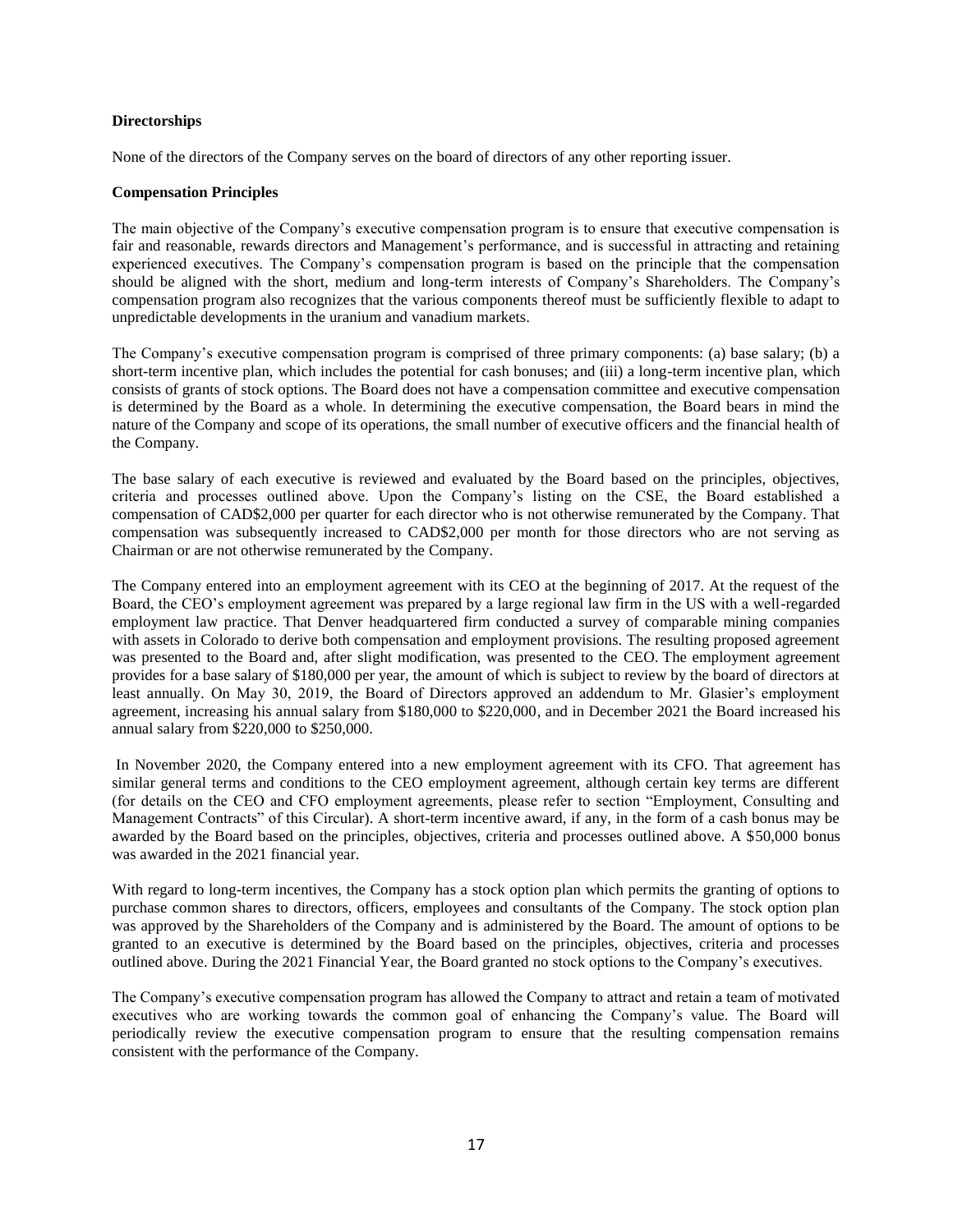# **Board Leadership Structure and Role in Risk Oversight**

The Board as a whole is responsible for risk oversight for the Company. The Company's executive officers address and discuss with the Board the Company's risks and the manner in which the Company manages or mitigates such risks. While the Board has the ultimate responsibility for the Company's risk oversight, the Board works in conjunction with its audit committee (the "**Audit Committee**") on certain aspects of its risk oversight responsibilities. In particular, the Audit Committee focuses on financial reporting risks and related controls and procedures. The Company does not currently have a compensation committee or a nominating committee, so the full Board evaluates the risks associated with the Company's compensation philosophy and programs and strives to create compensation practices that do not encourage excessive levels of risk taking that would be inconsistent with the Company's strategies and objectives, and it oversees risks associated with the Company's Code of Ethics.

The Company's leadership structure is enhanced by having two separate individuals serving as CEO and Chairman of the Board. The Company believes that such a structure allows for a more effective monitoring and objective evaluation of the performance of Management.

#### **Orientation and Continuing Education**

The Company does not currently have a formal orientation program for new directors. The Board's continuing education is typically derived from correspondence with the Company's auditors, solicitors, and other advisers to remain up to date with the relevant corporate and securities law matters.

# **Ethical Business Conduct**

The Board adopted a written Code of Ethics on September 12, 2015. The role of the Board is to oversee the conduct of the Company's business, to set corporate policy and to supervise Management, which is responsible for the dayto-day conduct of business. However, given the size of the Company, all material transactions are addressed at Board level.

# **Nomination of Directors**

Because of the Company's relatively small size, the Company does not have a standing nominating committee. Directors are nominated by the Board, which considers individual director qualifications as a whole. The Board believes that this is a practical approach at this stage of the Company's development and given the size of the Board. While there are no specific criteria for Board membership, the Company attempts to attract and maintain directors with business acumen and a deep knowledge of mineral exploration and development or other areas such as finance which would assist in guiding the Company's officers in the performance of their roles.

#### **Pension Plan Benefits**

There is no pension plan benefit for any Named Executive Officer or executive officer, employee or former director, executive officer or employee of the Company or any of its subsidiaries.

#### **Attendance of Directors at Meetings**

Thirteen (13) meetings of the Board were held in 2021, and all directors attended all such meetings either in person or by electronic means. The Company does not have a policy regarding attendance of directors at shareholder meetings. All those who were directors at the time attended, either in person or by electronic means, the Company's last annual general meeting held on June 28, 2021. This year, due to COVID-19 restrictions and precautions, all current directors have indicated that they intend to attend the Meeting by electronic means if not able to attend in person.

# **INDEBTEDNESS OF DIRECTORS AND EXECUTIVE OFFICERS**

No director, nominee for election as a director, executive officer, employee or former director, executive officer or employee of the Company or any of its subsidiaries, or any of their associates or other member of Management of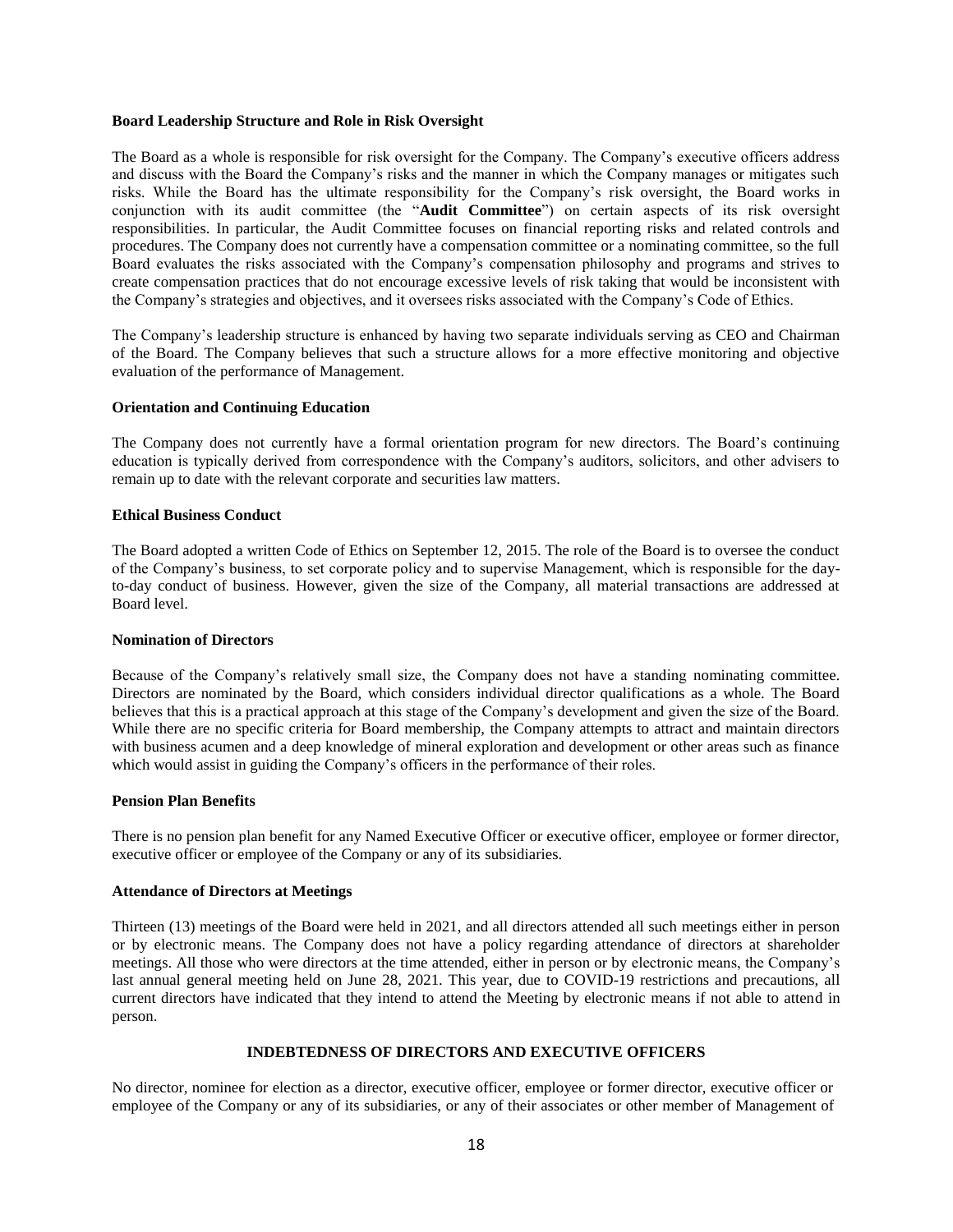the Company, was indebted to the Company at any time since the beginning of the most recently completed financial year or as at the date hereof.

# **INTEREST OF INFORMED PERSONS IN MATERIAL TRANSACTIONS**

Except as otherwise disclosed in this Circular, no director or officer of the Company, no proposed nominee for election to the Board, no person owning or exercising control over more than 10% of the Company's issued and outstanding shares, and no associate or affiliate of any such person has had any material interest, direct or indirect, in any material transaction involving the Company since the commencement of the most recent completed financial year.

The following disclosure is provided in accordance with SEC rules requiring disclosure regarding transactions with related persons:

Prior to the acquisition of Black Range, Mr. George Glasier, the Company's CEO, who is also a director of the Company ("**Seller**"), transferred his interest in a former joint venture with Ablation Technologies, LLC to Black Range. In connection with the transfer, Black Range issued 25 million Black Range common shares to Seller and committed to pay AUD \$500,000 (USD \$362,794 as of December 31, 2021) to Seller within 60 days of the first commercial application of the kinetic separation technology. Western assumed this contingent payment obligation in connection with the acquisition of Black Range. At the date of the acquisition of Black Range, this contingent obligation was determined to be probable. Since the deferred contingent consideration obligation is probable and the amount is estimable, the Company recorded the deferred contingent consideration as an assumed liability in the amount of \$362,794 and \$392,086 as of December 31, 2021 and December 31, 2020, respectively.

# **AUDIT COMMITTEE**

The Board and the Audit Committee reviewed a report from the auditor, MNP LLP, and met by conference telephone call with the Company's CFO before approving the release of the 2021 annual audited financial statements.

# **Audit Committee Charter**

The full text of the Company's Audit Committee Charter is set out in Schedule "A" hereto.

#### **Composition of the Audit Committee**

NI 52-110 requires the Company, as a venture issuer, to disclose in its Circular certain information concerning the constitution of the Audit Committee and the relationship with its independent auditor.

Western has established a separately designated audit committee of the Board consisting of Andrew Wilder, George Glasier and Bryan Murphy, with Mr. Wilder being the Chair of the Audit Committee. Western's audit committee is responsible for oversight of audits, corporate governance, board nominations, and executive compensation. The Board has determined that one of its members, Andrew Wilder, who served until October 2016 as Western's CFO, qualifies as an "audit committee financial expert", as defined by the SEC. As defined in NI 52-110, Bryan Murphy and Andrew Wilder are independent members of the Audit Committee. All current members of the Audit Committee are considered to be financially literate.

Mr. Wilder is the Founder and Chief Executive Officer of Cross River Infrastructure Partners, a platform of companies that develop, build, own and operate sustainable energy and food infrastructure projects in North America. Focus areas include renewable energy generation from waste, advanced small modular nuclear and geothermal sources, green and blue hydrogen generation and transportation, carbon capture and utilization, and upcycling biomass and waste into alternative sources of protein. Prior to founding Cross River Infrastructure Partners, Mr. Wilder founded and ran the Cross River Group, providing capital, business development and operations to alternative asset managers and technology companies, primarily in the natural resources and energy sectors. In 2001, Mr. Wilder co-founded and served as Chief Operating Officer and Chief Financial Officer of North Sound Capital LLC, a \$3b peak AUM long/short equity hedge fund manager. In 2003, Mr. Wilder also co-founded Columbus Avenue Consulting, an independent fund administration business with 90 clients and \$7 billion in AUA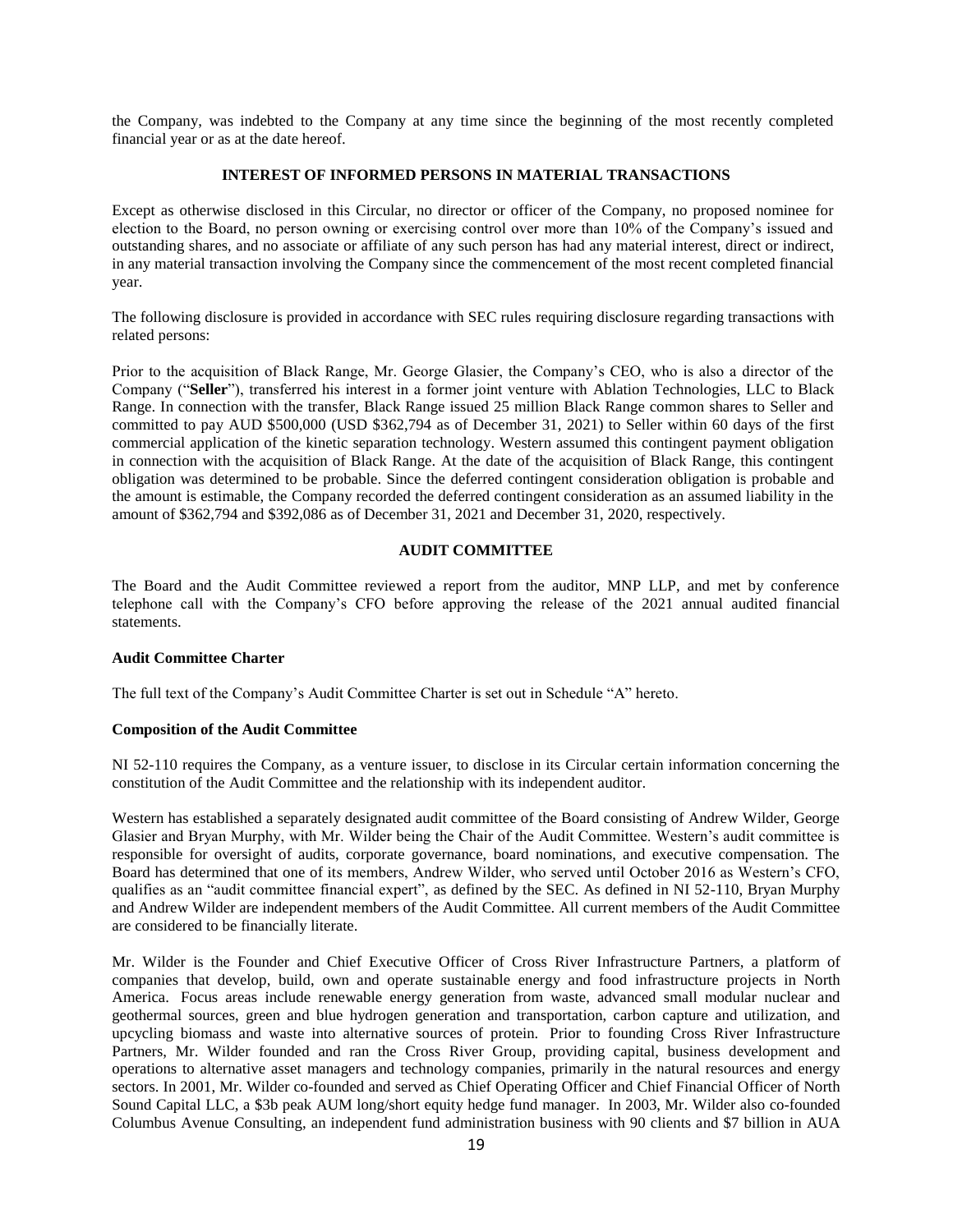when it was subsequently sold in 2012. Mr. Wilder's prior career included serving as a Manager in audit of Deloitte & Touche (in their Cayman Islands and Toronto practices). Mr. Wilder received the Chartered Accountant (Canada) designation, holds the CFA designation, and received an MBA from the University of Toronto and a BA from the University of Western Ontario.

Bryan Murphy is Founder of Magellan Limited, an advisory firm focusing on providing strategic, M&A, and financial advisory services and currently serves as CFO and Head of Finance for Biome Renewables Inc., an early stage clean-tech company that is developing and commercializing critical energy technologies to enable the global energy transition. Formerly, Mr. Murphy was Co-Founder and Managing Partner of Quest Partners, a boutique investment bank that focuses on the provision of mid-market M&A, corporate finance, and business strategy services. In these capacities, Mr. Murphy has developed extensive international experience and relationships advising high-growth businesses across North America, Europe, and the Middle East. In the dozen years prior to Quest Partners, Mr. Murphy held senior management roles at Canadian Tire Corporation overseeing divisions and business lines. Additionally, Mr. Murphy was formerly a board member of Covenant House Toronto, one of Canada's largest homeless youth agencies. Bryan has an Honours Bachelor of Arts in Business Administration majoring in Finance and an MBA with Distinction from the University of Western Ontario Richard Ivey School of Business. Bryan earned the ICD.D designation from the Rotman School of Management at the University of Toronto and the Institute of Corporate Directors in Toronto.

Mr. Glasier has over forty years' experience in the uranium industry in the United States, with extensive experience in sales and marketing; project development and permitting uranium processing facilities. He is the founder of Energy Fuels Inc. (Volcanic Metals Exploration Inc.) and served as its Chief Executive Officer and President from January 2006 to March 2010. He was responsible for assembling a first-class management team, acquiring a portfolio of uranium projects, and leading the successful permitting process that culminated in the licensing of the Piñon Ridge uranium mill; planned for construction in Western Montrose County, Colorado. Mr. Glasier began his career in the uranium industry in the late 1970's with Energy Fuels Nuclear, Inc. ("EFN"); this company was led by the Bob Adams, uranium pioneer and a founder of the U.S. uranium industry. EFN became the largest uranium producer in the United States and built and operated the White Mesa Mill near Blanding, Utah. Mr. Glasier received his Juris Doctorate and Bachelor of Science/Business Administration from the University of Denver.

# **Audit Committee Oversight**

There have been no recommendations of the Audit Committee, since the commencement of the Company's most recently completed financial year, which the Board has not adopted.

# **Pre-Approval Policies and Procedures**

The Audit Committee has not adopted specific policies and procedures for the engagement of non-audit services.

# **Report of the Audit Committee**

As required under the SEC rules, the report of the Audit Committee for the financial year ended December 31, 2020 is attached hereto as Schedule "B" to this Circular.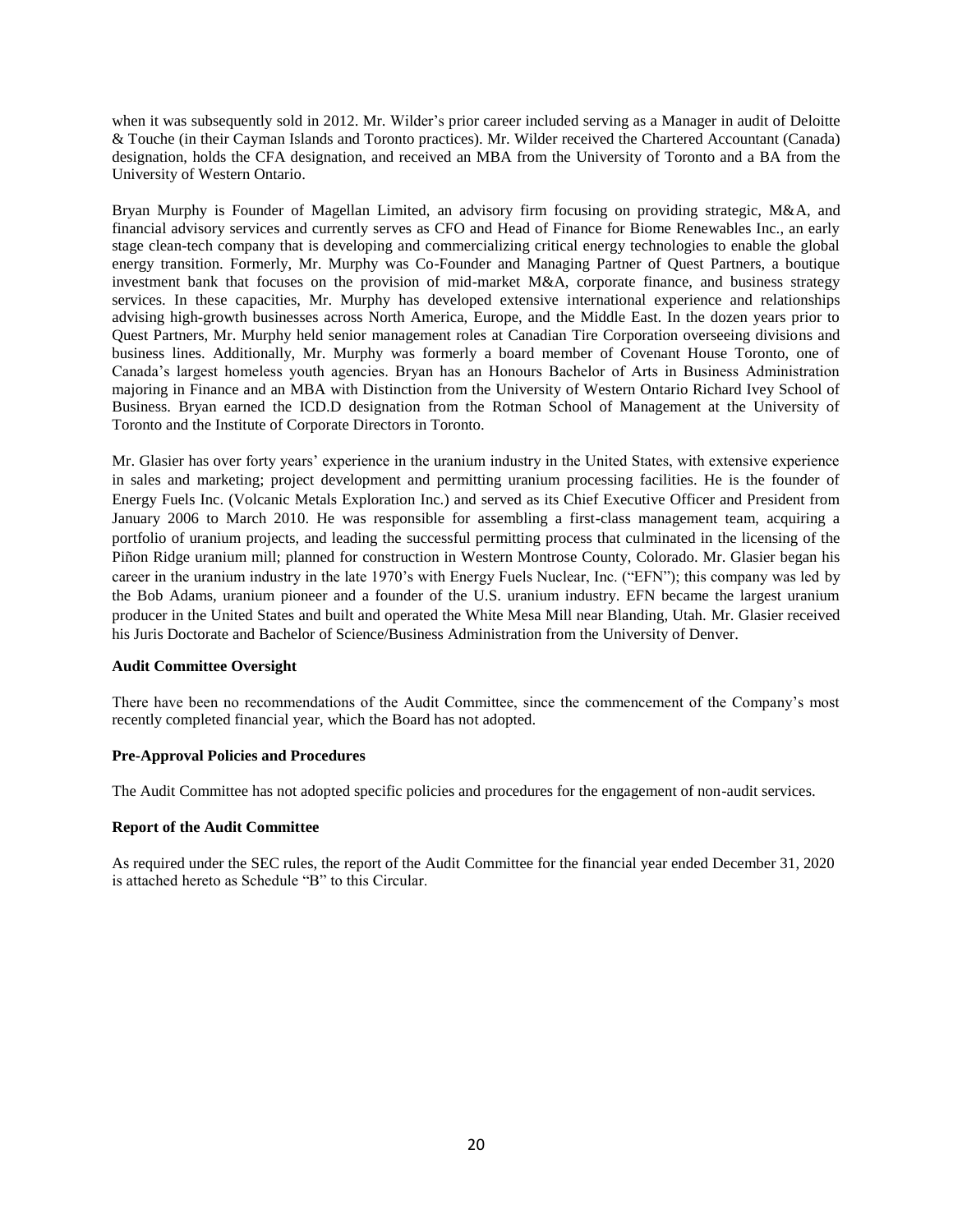# **External Auditor Services Fees**

The following table sets forth the aggregate fees billed by MNP LLP, the Company's independent registered accounting firm for the fiscal years ended December 31, 2020 and December 31, 2021. These fees are categorized as audit fees, audit-related fees, tax fees, and all other fees. The nature of the services provided in each category is described in the table below.

|                             | 2020                     | 2021     |
|-----------------------------|--------------------------|----------|
| Audit fees $^{(1)}$         | \$75,069                 | \$71,804 |
| Audit-related fees $^{(2)}$ | Nil<br>S.                | \$15,158 |
| Tax fees <sup>(3)</sup>     | \$22,319                 | \$12,446 |
| All other fees $(4)$        | Nil                      | Nil      |
| <b>Total fees</b>           | 97,388<br>$\mathbb{S}^-$ | 99,408   |

# **Notes:**

- (1) Consist of fees billed for professional services rendered for the audit of the consolidated financial statements and review of the quarterly interim consolidated financial statements.
- (2) There were no fees billed by MNP LLP for professional services rendered for audit-related services for the year ended December 31, 2020.
- (3) Consists of tax preparation and tax advisory fees.
- (4) There were no fees billed by MNP LLP for professional services rendered for other compliance purposes for the years ended December 31, 2020 and 2021.

The Company's Board has established pre-approval policies and procedures, pursuant to which the Board approved the foregoing audit and audit-related services provided by MNP LLP in 2021 and 2020 consistent with the Board's responsibility for engaging Western's independent auditors. The Board also considered whether the non-audit services rendered by the Company's independent registered public accounting firm are compatible with an auditor maintaining independence. The Board has determined that the rendering of such services is compatible with MNP LLP maintaining its independence.

# **AUDITORS, TRANSFER AGENT AND REGISTRAR**

The Company's current auditor is MNP LLP, 50 Burnhamthorpe Road West, Suite 900, Mississauga, ON L5B 3C2.

Capital Transfer Agency ULC, 390 Bay Street, Suite 920, Toronto, ON M5H 2Y2, has been appointed as the Company's registrar and transfer agent.

# **SHAREHOLDER PROPOSALS AND COMMUNICATIONS**

Pursuant to the SEC's Rule 14a-8, Shareholders may present proper proposals for inclusion in the Company's proxy statement and for consideration at the Company's next meeting of shareholders. To be eligible for inclusion in the management information circular for the Company's 2023 annual general meeting, your proposal must be received by the Company no later than 120 days before May 24, 2023 (one year after the date of this Circular) and must otherwise comply with Rule 14a-8. While the Company's Board will consider shareholder proposals, the Company reserves the right to omit from its proxy statement relating to its 2022 meeting shareholder proposals that the Company is not required to include under applicable law, including Rule 14a-8.

Any Shareholder wishing to deliver such proposals or otherwise communicate with members of the Board may send their communications to the Chairman of the Board at 330 Bay Street, Suite 1400, Toronto, Ontario M5H 2S8.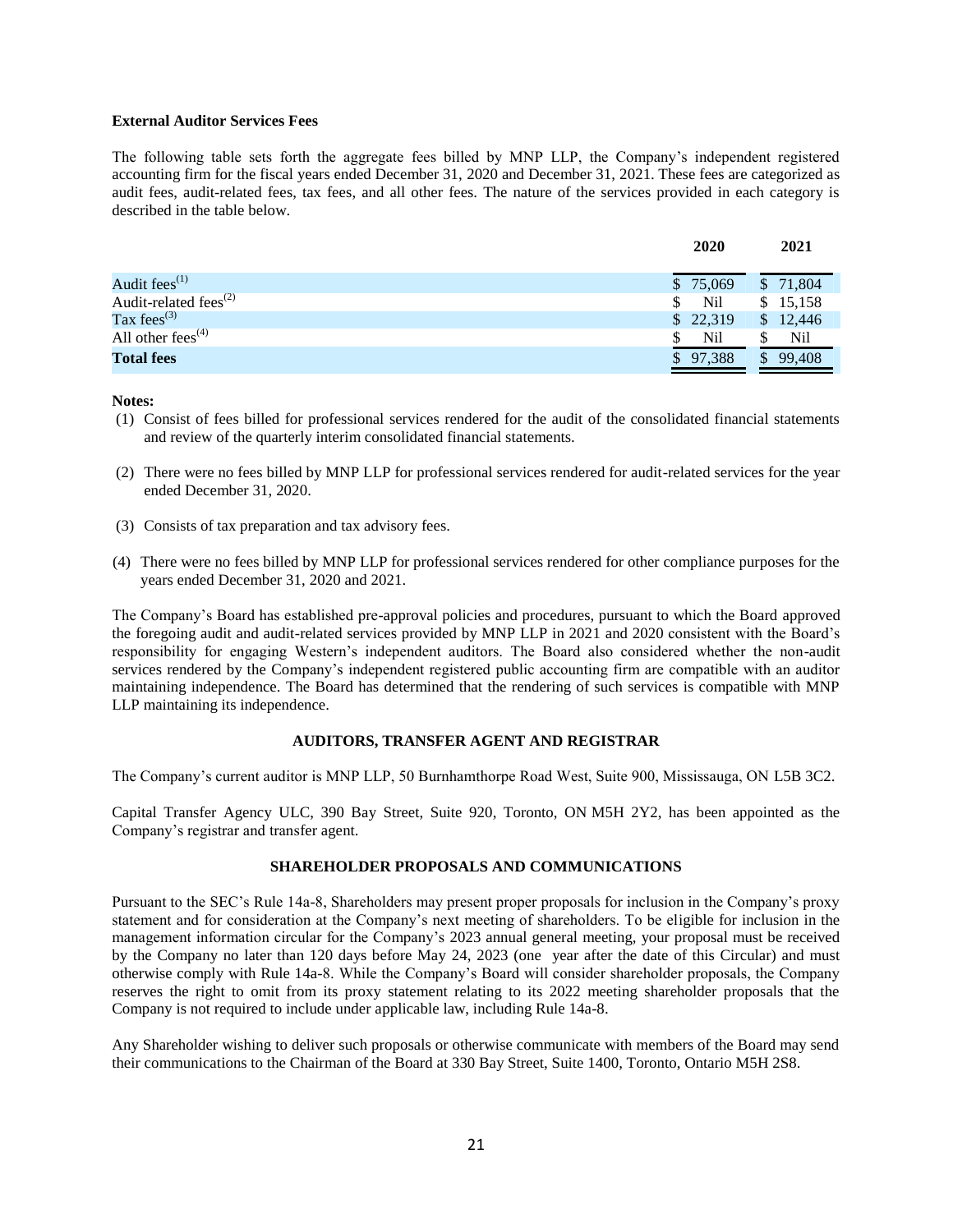# **ANNUAL REPORT**

A copy of the Company's Annual Report on Form 10-K for the fiscal year ended December 31, 2021 (the "**Annual Report**") is being provided to Shareholders on the Company's website [www.western-uranium.com/annual-general](http://www.western-uranium.com/annual-general-meetings.html)[meetings.html](http://www.western-uranium.com/annual-general-meetings.html) and serves as the Annual Report to security holders required to be delivered pursuant to SEC's Rule 14a-3(b).

# **ADDITIONAL INFORMATION**

Additional information concerning the Company can be obtained from www.sedar.com, on the SEC website at www.sec.gov/edgar, and on the CSE website at www.thecse.com. Shareholders of the Company may contact the Company to request copies of the Company's financial statements and Management's Discussion and Analysis. Financial information is provided in the Company's financial statements and Management's Discussion and Analysis for the year ended December 31, 2021.

# **APPROVAL OF DIRECTORS**

The Circular and the distribution and mailing of same to Shareholders have been approved by the Board of the Company.

**DATED** the  $24^{\text{th}}$  day of May 2022.

# **BY ORDER OF THE BOARD OF DIRECTORS**

*"George Glasier"*

George Glasier President and Chief Executive Officer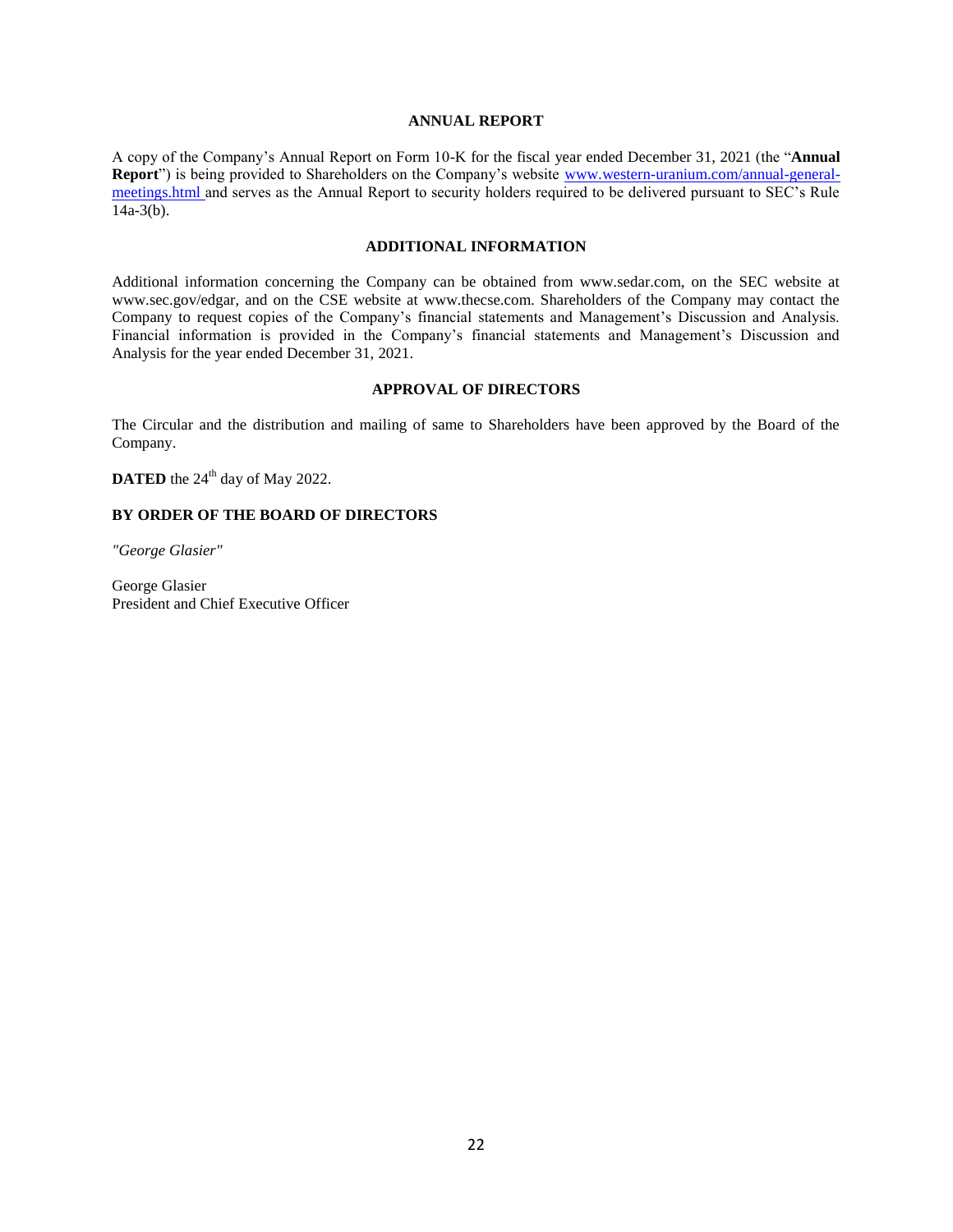# **Schedule "A"**

#### **WESTERN URANIUM & VANADIUM CORP.**

#### **CHARTER OF THE AUDIT COMMITTEE OF THE BOARD OF DIRECTORS**

# **1. PURPOSE AND PRIMARY RESPONSIBILITY**

1.1 This Charter sets out the Audit Committee's purpose, composition, member qualification, member appointment and removal, responsibilities, operations, manner of reporting to the Board of Directors (the "**Board**") of Western Uranium & Vanadium Corp. and its subsidiaries (the "**Company**"), annual evaluation and compliance with this Charter.

1.2 The primary responsibility of the Audit Committee is for oversight of the Company's financial reporting process, on behalf of the Board. This includes oversight responsibility for financial reporting and continuous disclosure, oversight of external audit activities, oversight of financial risk and financial management control, and oversight responsibility for compliance with applicable laws in the area of financial reporting, as well as complaint procedures. The Audit Committee is also responsible for other matters as set out in this charter or as may be directed by the Board from time to time.

# **2. MEMBERSHIP**

2.1 Each member of the Audit Committee must be a Director of the Company.

2.2 The Audit Committee will consist of at least three members, all of whom shall be financially literate. An Audit Committee member who is not financially literate may be appointed to the Audit Committee, provided the member becomes financially literate within a reasonable period of time following his or her appointment.

2.3 The members of the Audit Committee will be appointed annually (and from time to time thereafter to fill vacancies on the Audit Committee) by the Board. An Audit Committee member may be removed or replaced at any time at the discretion of the Board.

# **3. AUTHORITY**

3.1 The Audit Committee shall have the resources and authority to carry out the duties and responsibilities included in this Charter, including the authority to:

- a) engage, and set the compensation for, external counsel and other advisors as it determines necessary to carry out its duties and responsibilities and any such consultants or professional advisors retained by the Audit Committee will report directly to the Audit Committee;
- b) communicate directly with management and any internal auditor, and with the external auditor without management involvement; and
- c) incur ordinary administrative expenses that are necessary or appropriate in carrying out its duties, such expenses to be paid for by the Company.

# **4. DUTIES AND RESPONSIBILITIES**

4.1 The duties and responsibilities of the Audit Committee include responsibility to:

# **Oversight of the External Auditor**

- (a) recommend to the Board the external auditor to be nominated by the Board;
- (b) recommend to the Board the compensation of the external auditor, to be paid by the Company, in connection with (i) preparing and issuing the audit report on the Company's financial statements, and (ii)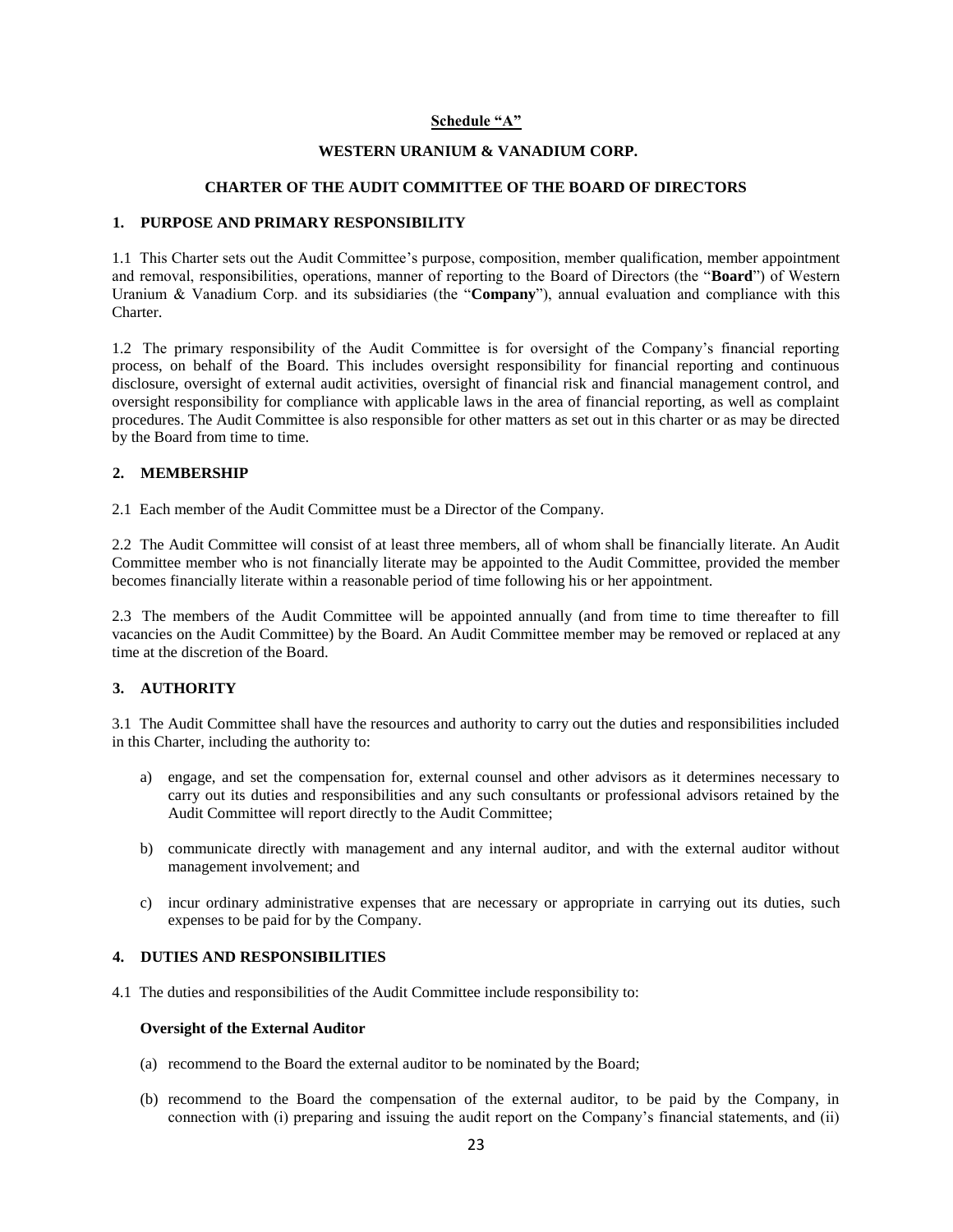performing other audit, review or attestation services;

- (c) review the external auditor's annual audit plan, fee schedule and any related services proposals (including meeting with the external auditor to discuss any deviations from or changes to the original audit plan, as well as to ensure that no management restrictions have been placed on the scope and extent of the audit examinations by the external auditor or the reporting of their findings to the Audit Committee);
- (d) oversee the work of the external auditor;
- (e) evaluate and report to the Board with regard to the independence and performance of the external auditors, including an evaluation of the lead partner, consideration of a rotation of the lead partner of the external auditor and the audit firm itself and, if necessary, make recommendations to the Board to take additional action to satisfy itself of the qualifications, performance and independence of the external auditor;
- (f) review and discuss with management and the external auditor the external auditor's written communications to the Audit Committee in accordance with generally accepted auditing standards and other applicable regulatory requirements arising from the annual audit and quarterly review engagements;
- (g) resolve disputes between management and the external auditor regarding financial reporting;
- (h) review and discuss with management and the external auditor major issues regarding accounting principles and financial statement presentation, including any significant changes in the selection or application of accounting principles to be observed in the preparation of the financial statements of the Company and its subsidiaries;

# **Financial Reporting**

- (i) review and discuss with management and the external auditor the annual audited and quarterly unaudited financial statements and related Management Discussion and Analysis ("**MD&A**"), including the appropriateness of the Company's accounting policies, disclosures (including material transactions with related parties), reserves, key estimates and judgements (including changes or variations thereto) and obtaining reasonable assurance that the financial statements are presented fairly in accordance with GAAP and the MD&A is in compliance with appropriate regulatory requirements;
- (j) review and discuss with management and the external auditor all press releases containing financial information based on the Company's financial statements, as well as financial information and earnings guidance provided to analysts and rating agencies prior to such information being disclosed indicating in the disclosure that the Audit Committee reviewed the disclosure and releasing where feasible any earning releases concurrently with the filing of the quarterly or annual financial statements;
- (k) report on and recommend to the Board the approval of the annual financial statements and the external auditor's report on those financial statements, the quarterly unaudited financial statements, and the related MD&A and press releases for such financial statements, prior to the dissemination of these documents to shareholders, regulators, analysts and the public;
- (l) satisfy itself on a regular basis through reports from management and related reports, if any, from the external auditors, that adequate procedures are in place for the review of the Company's disclosure of financial information extracted or derived from the Company's financial statements, that such information is fairly presented;
- (m) satisfy itself that management has developed and implemented a system to ensure that the Company meets its continuous disclosure obligations through the receipt of regular reports from management and the Company's legal advisors on the functioning of the disclosure compliance system (including any significant instances of non-compliance with such system), in order to satisfy itself that such system may be reasonably relied upon;
- (n) oversee compliance with regulatory authority requirements for disclosure of external auditor services and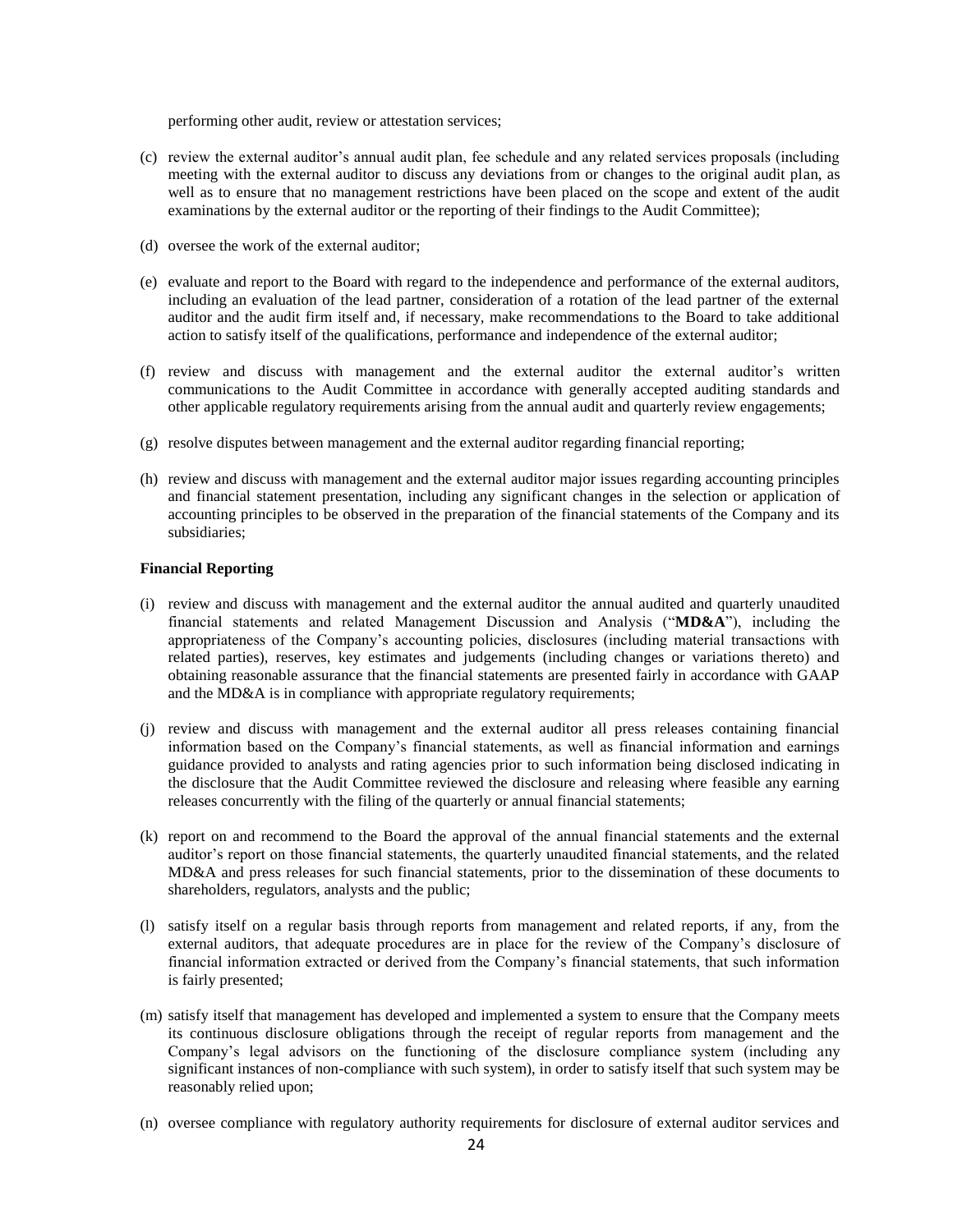Audit Committee activities;

(o) review and discuss such other relevant public disclosures containing financial information as the Committee may consider necessary or appropriate;

# **Internal Controls over Financial Reporting and Disclosure Controls**

- (p) oversee the adequacy of the Company's system of internal accounting controls and obtain from management and the external auditor summaries and recommendations for improvement of such internal controls and processes, together with reviewing management's remediation of identified weaknesses;
- (q) review and monitor the processes in place to identify and manage the principal risks that could impact the financial reporting of the Company, assess the effectiveness of the over-all process for identifying principal business risks and report thereon to the Board;
- (r) review activities, organizational structure, and qualifications of the Chief Financial Officer ("CFO") and employees in the financial reporting area and ensuring that matters related to succession planning within the Company are raised for consideration at the Board;
- (s) review and discuss with management the disclosure controls relating to the Company's public disclosure of financial information, including information extracted or derived from financial statements and assess the adequacy of such procedures;
- (t) review the effectiveness of the Company's internal and disclosure control procedures including information gathering systems in order to assess the adequacy of these procedures which the Company has implemented to support financial reporting;
- (u) inquire as to major internal control weaknesses identified by the auditors, the Company or by external party and the effectiveness of management to correct these problems;

# **Complaint Procedures**

(v) **e**stablish procedures for the receipt, retention and treatment of complaints received by the Company from employees and others regarding accounting, internal accounting controls or auditing matters and questionable practices relating thereto and the confidential, anonymous submission by employees of the Company of concerns regarding questionable accounting or auditing matters;

# **Other**

- (w) review the external auditor's report to the shareholders on the Company's annual financial statements; and
- (x) review and approve the Company's hiring policies with respect to partners or employees (or former partners or employees) of either a former or the present external auditor.

4.2 In addition to the forgoing list of duties, the Committee may perform such other functions as may be necessary or appropriate to the circumstances, or as delegated by the Board.

# **5. STRUCTURE AND COMPOSITION**

# **Composition**

5.1 The appointment of the members of the Audit Committee shall take place annually, at the first meeting of the board, after a meeting of the shareholders at which directors are elected, provided that if the appointments are not made, the Directors then serving as members of the Audit Committee shall continue to service until their successors are appointed.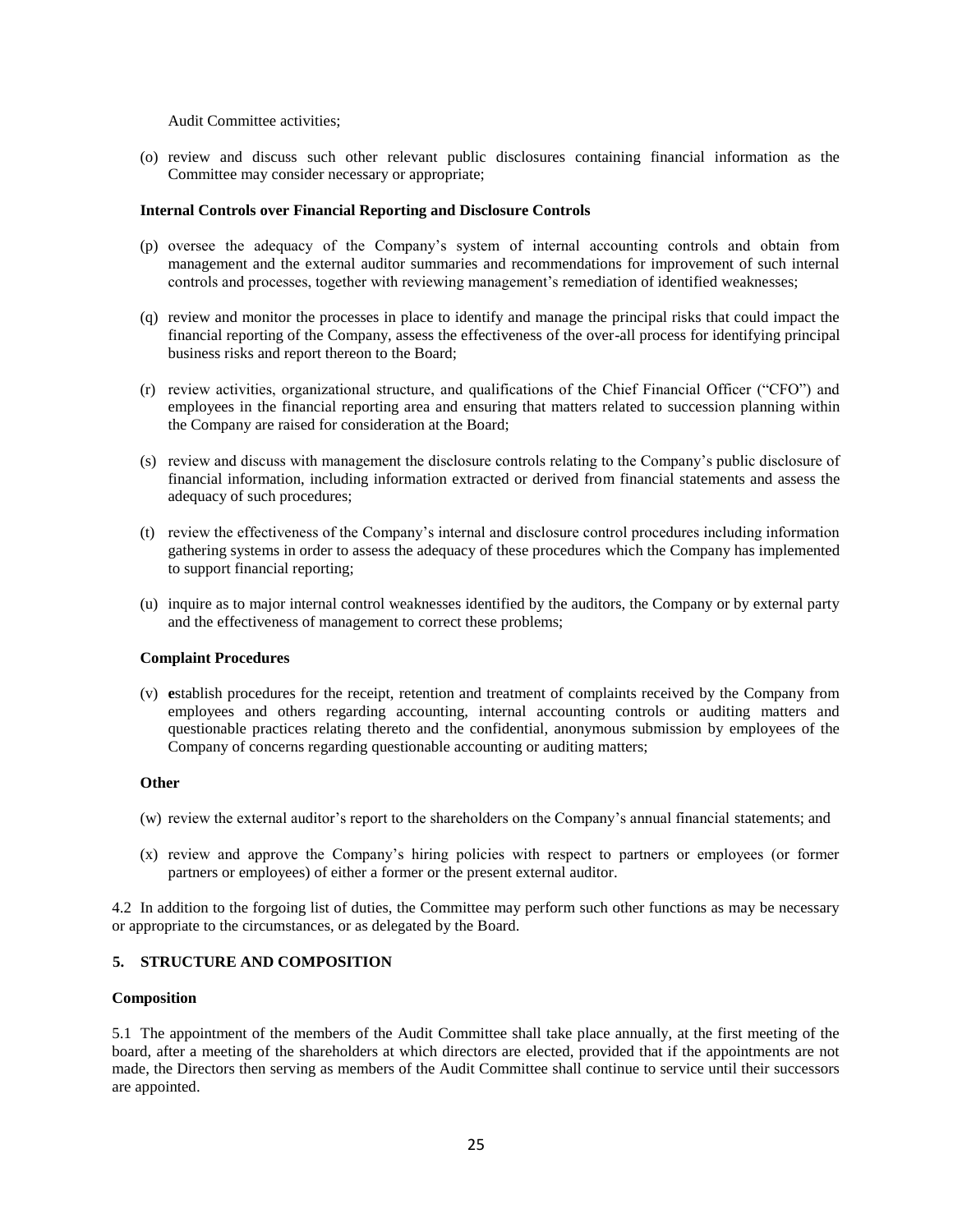5.2 The Committee shall review on a periodic basis whether any of its members serve on the audit committees of other public companies. If any of the Audit Committee members fall into this category, the Committee shall consider the ability of such members to effectively serve on the Audit Committee and, if it is determined that such members are able to continue serving, the Committee shall record the reasons for such a decision.

5.3 The Board shall add members to the Audit Committee, on the recommendation of the Governance and Nominating Committee, to fill vacancies on the Audit Committee, in accordance with the Articles and Bylaws of the Company.

5.4 The Committee may create one or more subcommittees and may delegate, in its discretion, all or a portion of its duties and responsibilities to such subcommittees.

5.5 The Board shall designate one member of the Committee as the Chair of the Committee ("**Committee Chair**") and shall serve until his or her earlier resignation or removal by resolution of the Board, or until he or she ceases to be a Director of the Company.

# **Responsibilities of the Committee Chair**

5.6 The responsibilities of the Committee Chair shall include:

- a) lead the Committee in undertaking the duties and responsibilities under this Charter;
- b) facilitate the flow of information to members of the Committee required in a timely fashion;
- c) facilitate access by members of the Committee to management, as necessary;
- d) chair Committee meetings;
- e) work with the Committee members and the Chief Executive Officer ("**CEO**") to establish the frequency of, and agenda for, Committee meetings;
- f) lead the Committee in reviewing and assessing the adequacy of its mandate, evaluate the effectiveness in fulfilling its mandate and make recommendations to the Governance and Nominating Committee;
- g) maintain regular liaison with the external auditor, including the lead partner and management, including the CEO and the CFO;
- h) canvass members for continuous educational needs and, in conjunction with the Board education program, arrange for such education to be provided to the Committee on a timely basis; and
- i) make oral and written reports to the Board, on behalf of the Committee, on the activities and recommendations of the Committee (unless that responsibility is otherwise delegated by the Committee or the Committee Chair to another Committee member) at the next Board meeting or more regularly, as required.

5.7 The Committee Chair shall have the power to delegate his or her authority and duties to an individual member of the Committee as he or she considers appropriate;

# **Meetings**

5.8 The calling, times and locations of meetings of the Audit Committee and procedures at such meetings, shall be determined from time to time by the Audit Committee, provided that there shall be a minimum of four meetings per year.

5.9 In general, and subject to the notice provisions in the Company's Articles and Bylaws, written notice shall be provided no later than 48 hours prior to the meetings, unless waived by all members of the Audit Committee. Notice of every meeting shall be given to the external auditors, the Board, the Board Chair and the CEO.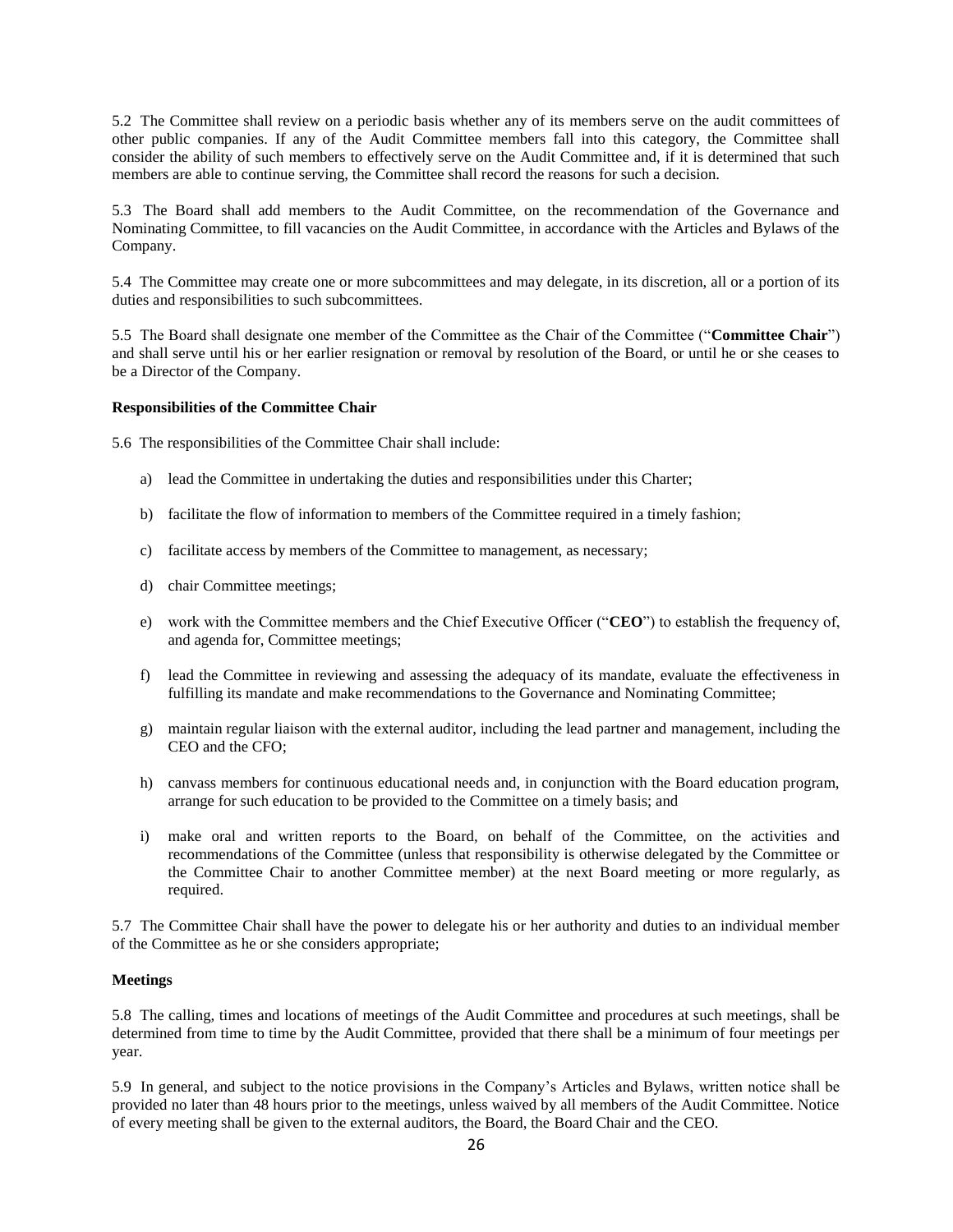5.10 A Committee member may participate in a Committee meeting by means of such telephonic, electronic or other communication facilities so as to permit all persons participating in the meeting to communicate adequately with each other. A member participating in such a meeting by any such means is deemed to be present at the meeting.

5.11 If a Committee Chair is not present at any meeting of a Committee, one of the other members of the Committee present at the meeting shall be chosen by the Committee to preside at the meeting.

5.12 Each of the members of the Audit Committee, Board Chair, external auditor, CEO or CFO shall be entitled to request that the Chair of the Audit Committee call a meeting, which shall be held within 48 hours of receipt of such request.

5.13 Agendas for the meetings of the Committee will be developed by the Chair of the Committee and shall be circulated to Committee members prior to the Committee meetings.

5.14 The Audit Committee shall have the right to require the external auditors, or any member of management, or any employee of the Company to attend a meeting of the Audit Committee.

5.15 The quorum for a meeting of the Committee is a majority of the members of the Committee, or such greater number as the Committee shall by resolution determine.

5.16 The affirmative vote of a majority of the members of the Committee participating in any meeting of the Committee is necessary for the adoption of any resolution.

5.17 The Committee may invite such officers, Directors, and employees of the Company as it may see fit from time to time to assist the Committee with the carrying out of its duties and responsibilities under this Charter.

5.18 The Committee shall hold regular *in camera* sessions, during which the members of the Committee shall meet in the absence of management.

5.19 The Committee will meet separately with each of the CEO and the CFO of the Company (at least annually) to review the financial affairs of the Company.

5.20 The Committee will meet with the external auditor of the Company at least once each year, at such time(s) as it deems appropriate, to review the external auditor's examination and report.

5.21 The external auditor must be given reasonable notice of, and has the right to appear before and to be heard at, each meeting of the Committee.

5.22 The Committee shall report to the Board on its activities after each meeting. The Committee shall report its discussions to the Board by providing an oral or written report at the next Board meeting.

5.23 The Committee will report, at least annually, to the Board regarding the Committee's examinations and recommendations.

5.24 The Committee will maintain written minutes of its meetings, which minutes will be filed with the minutes of the meetings of the Board.

# **6. PERFORMANCE REVIEW**

6.1 The Committee shall on an annual basis:

- a) review and assess the adequacy of the Charter and, if necessary, make recommendations to the Board with respect to its modification or amendment;
- b) undertake a regular performance evaluation of the Committee and compare the performance of the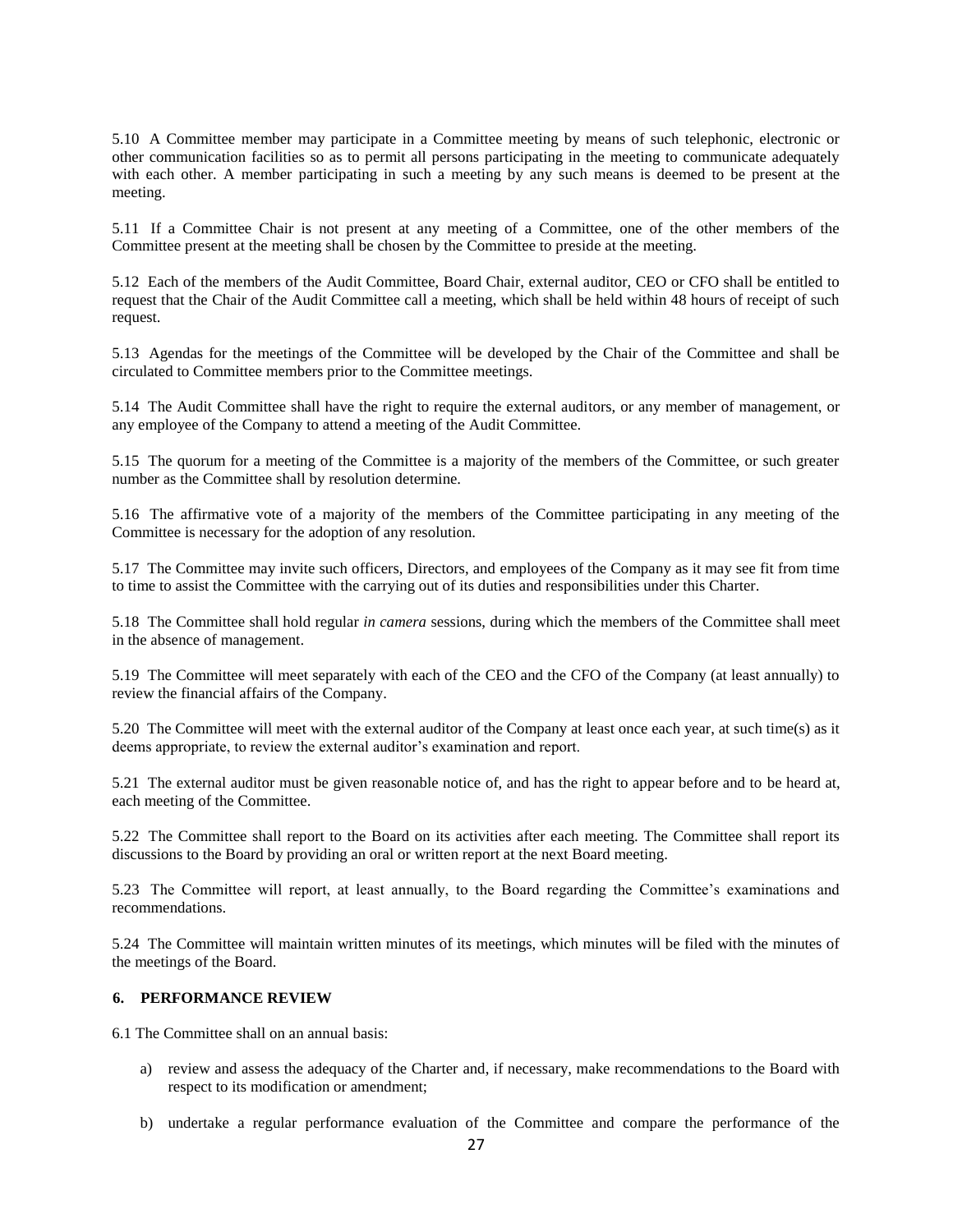Committee to the Charter in a manner the Committee deems appropriate; and

c) report the results of the performance evaluation to the Board, which may take the form of an oral or written report by the Committee Chair or any other member of the Committee designated by the Committee Chair to make the report.